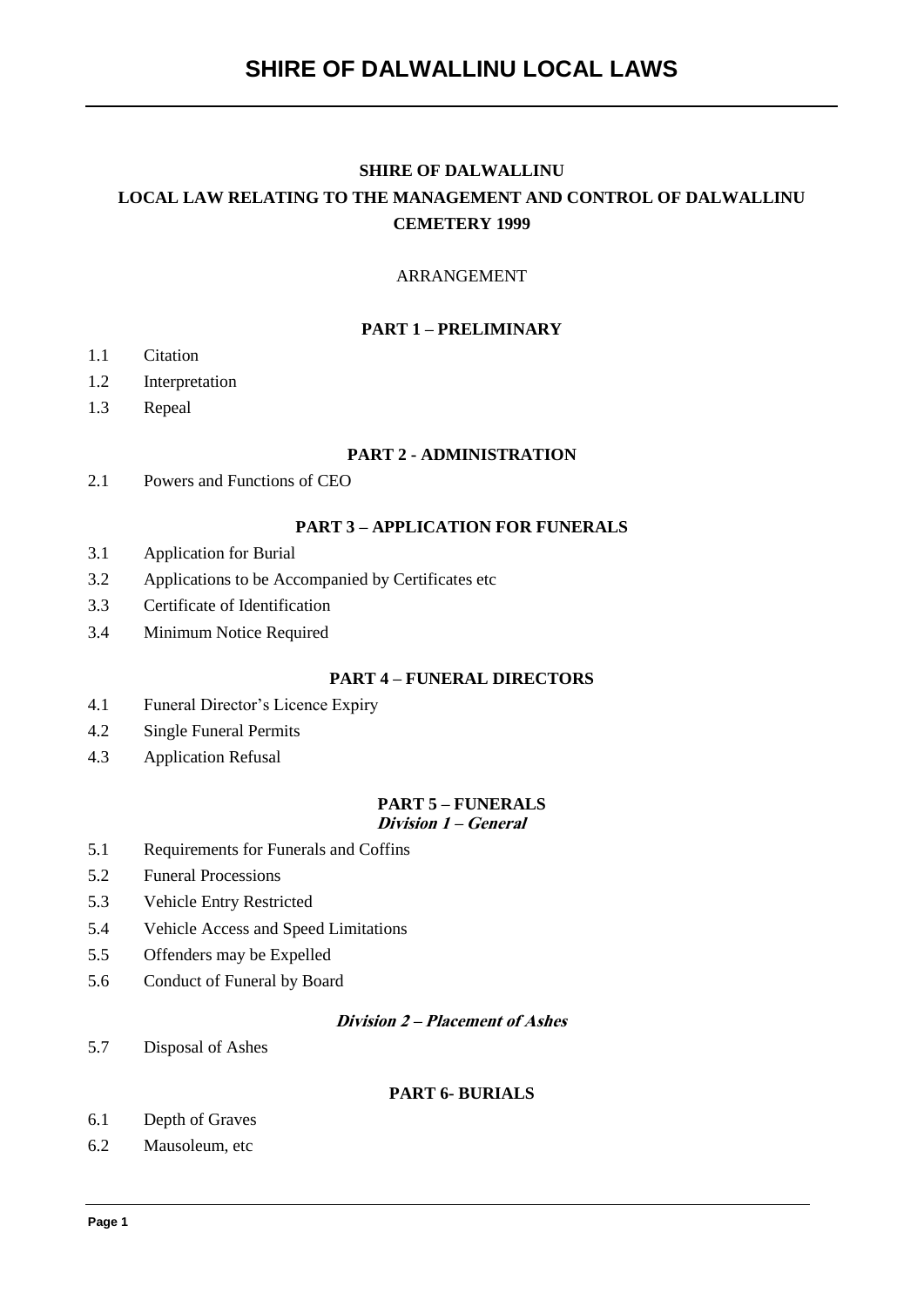# **PART 7 – MEMORIALS AND OTHER WORK**

**Division 1 – General**

- 7.1 Application for Monumental Work
- 7.2 Placement of Monumental Work
- 7.3 Removal of Rubbish
- 7.4 Operation of Work
- 7.5 Removal of Sand, Soil or Loam
- 7.6 Hours of Work
- 7.7 Unfinished Work
- 7.8 Use of Wood
- 7.9 Plants and Trees
- 7.10 Supervision
- 7.11 Australian War Graves
- 7.12 Placing of Glass Domes and Vases

# **Division 2- Memorial Plaque Section**

7.13 Requirements of a Memorial Plaque

# **Division 3 – Licensing of Monumental Masons**

- 7.14 Monumental Mason's Licence
- 7.15 Expiry Date, Non-Transferability
- 7.16 Carrying out Monumental Work
- 7.17 Responsibilities of the Holder of a Monumental Mason's Licence
- 7.18 Cancellation of a Monumental Mason's Licence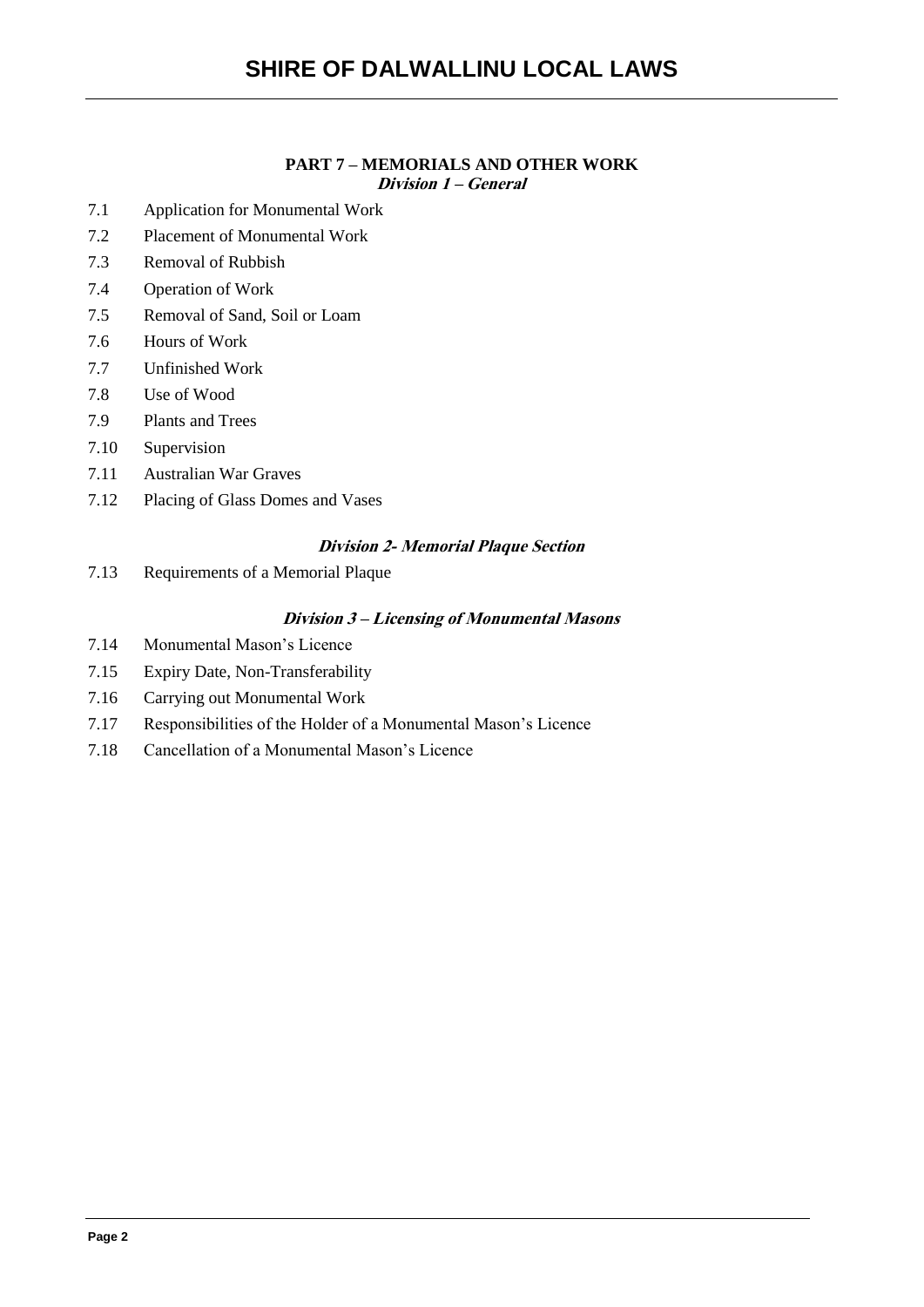# **PART 8 – GENERAL**

- 8.1 Animals
- 8.2 Guide Dogs
- 8.3 Damaging and Removing of Objects
- 8.4 Withered Flowers
- 8.5 Littering and Vandalism
- 8.6 Advertising
- 8.7 Obeying Signs and Directions
- 8.8 Removal from the Cemetery

# **PART 9 – OFFENCES AND MODIFIED PENALTY**

- 9.1 General
- 9.2 Modified Penalties

**First Schedule** – Modified Penalties **Second Schedule** – Infringement Notice **Third Schedule** – Withdrawal of Infringement Notice **Fourth Schedule** – Fees and Charges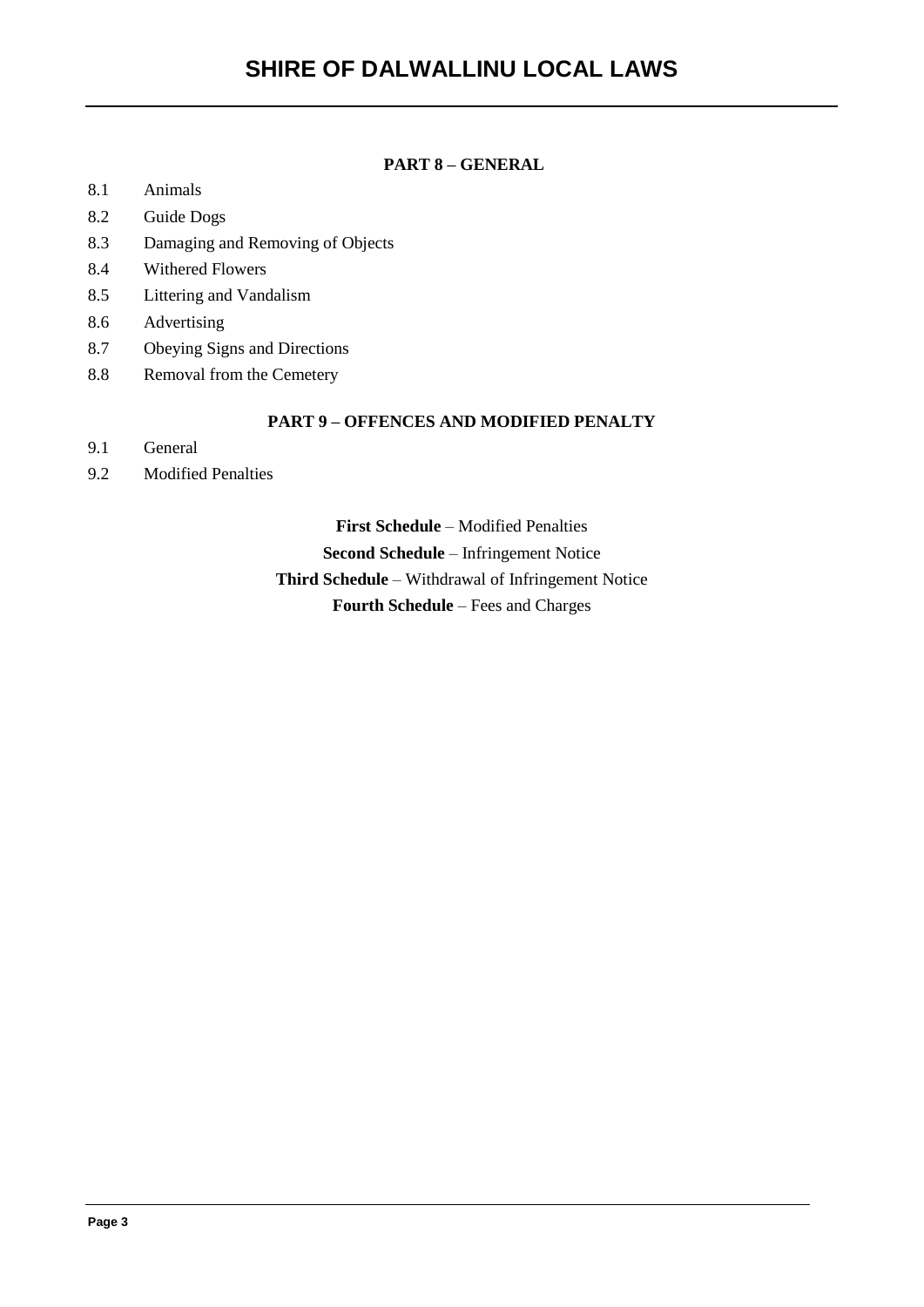# **CEMETERIES ACT 1986** SHIRE OF DALWALLINU **LOCAL LAW RELATING TO THE MANAGEMENT AND CONTROL OF DALWALLINU CEMETERY 1999**

# **PART 1 - PRELIMINARY**

# **1.1 Citation**

This Local Law may be cited as the *Management and Control of Dalwallinu Cemetery 1999*.

### **1.2 Interpretation**

In this Local Law unless the context otherwise requires:

"authorised officer" means an employee of the Board authorised by the Board for the purposes of performing any function or exercising any power conferred upon an authorised officer by this Local Law;

"CEO" means the chief executive officer for the time being, of the Board;

"Funeral Director" means a person holding a current funeral director's licence;

"Board" means Shire of Dalwallinu;

"monumental mason" means a person holding a current monumental mason's licence;

"set fee" refers to fees and charges set by a resolution of the Board and published in the *Government Gazette*, under section 53 of the Act;

"single funeral permit" means a permit issued by the Board under section 20 or 21 of the Act which entitles the holder to conduct at the cemetery a funeral of a person named in the permit.

"vault" means a below ground lined grave with one or more sealed compartments constructed to specifications approved from time to time by the Board.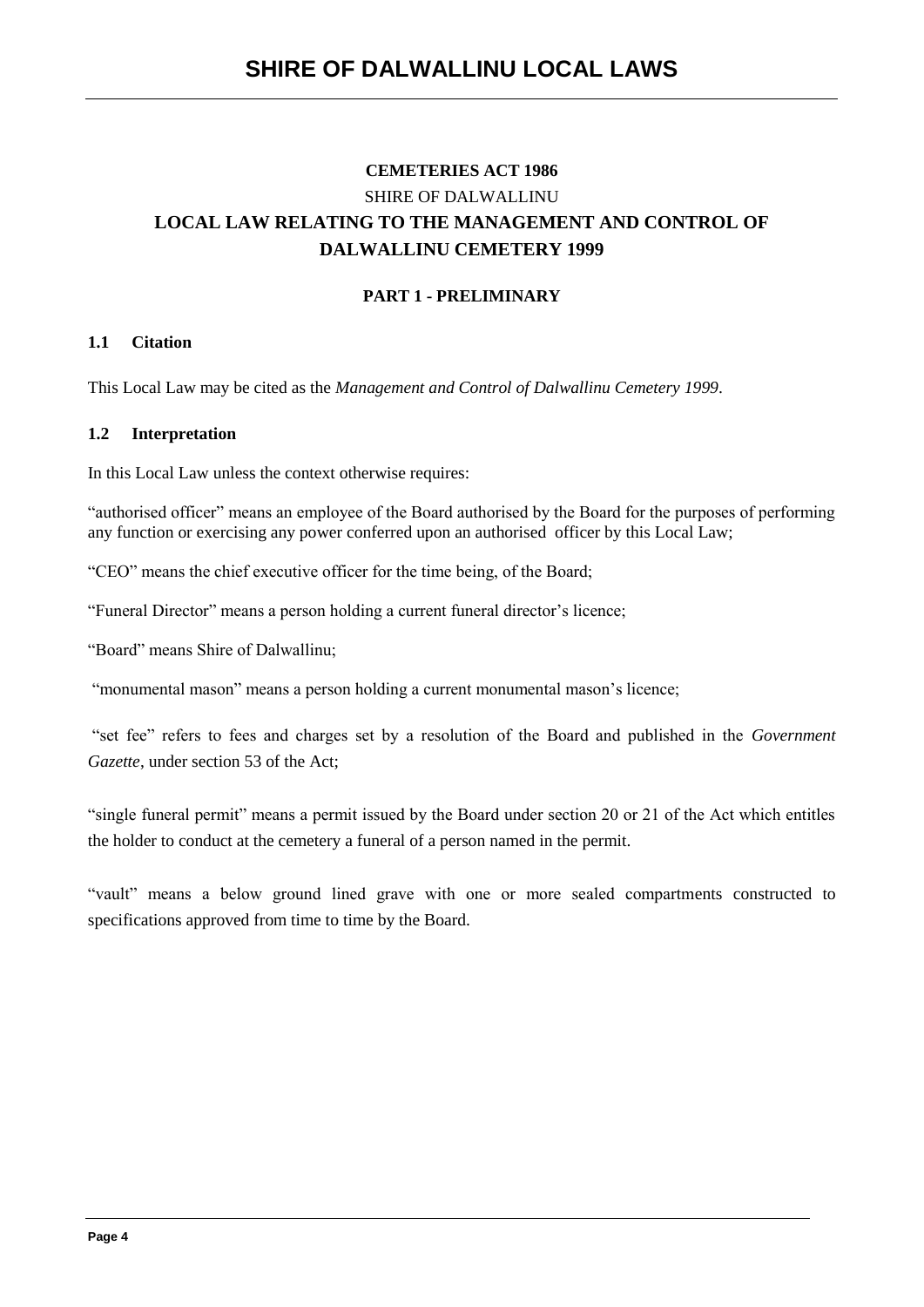# **1.3 Repeal**

The following Local Law is repealed: Dalwallinu Public Cemetery By Law, gazetted on  $7<sup>th</sup>$  August 1936.

# **PART 2 - ADMINISTRATION**

#### **2.1 Powers and Functions of CEO**

Subject to any directions given by the Board, the CEO shall exercise all the powers and functions of the Board in respect of the cemetery.

# **PART 3 - APPLICATION FOR FUNERALS**

### **3.1 Application for Burial**

- (1) A person may apply for approval to bury a dead body in the cemetery in the form determined by the Board from time to time.
- (2) An application under subclause (1) is to be accompanied by the set fee.

### **3.2 Applications to be Accompanied by Certificates etc**

All applications referred to in clause 3.1 shall be accompanied by either a medical certificate of death or a Coroner's order of burial, and a certificate issued under clause 3.3, in respect of the body.

#### **3.3 Certificate of Identification**

- (1) After a dead body is placed in a coffin and prior to a dead body being removed to the cemetery, a person who personally knew the deceased shall identify the dead body and shall complete a certificate of identification in the form determined by the Board from time to time, unless-
	- (a) in the opinion of the Funeral Director, the dead body is not in a fit state to be viewed;
	- or
	- (b) after reasonable effort the Funeral Director is unable to arrange for a person to identify the dead body.
- (2) Where-
	- (a) in the opinion of the Funeral Director, the dead body is not in a fit state to be viewed;
	- or
	- (b) after reasonable effort the Funeral Director is unable to arrange for a person to identify the dead body,

then the Funeral Director shall complete a certificate in the form determined by the Board from time to time.

# **3.4 Minimum Notice Required**

All bookings to hold a funeral shall be made with the Board at least twenty four hours prior to the time proposed for burial on the application, otherwise an extra charge may be made.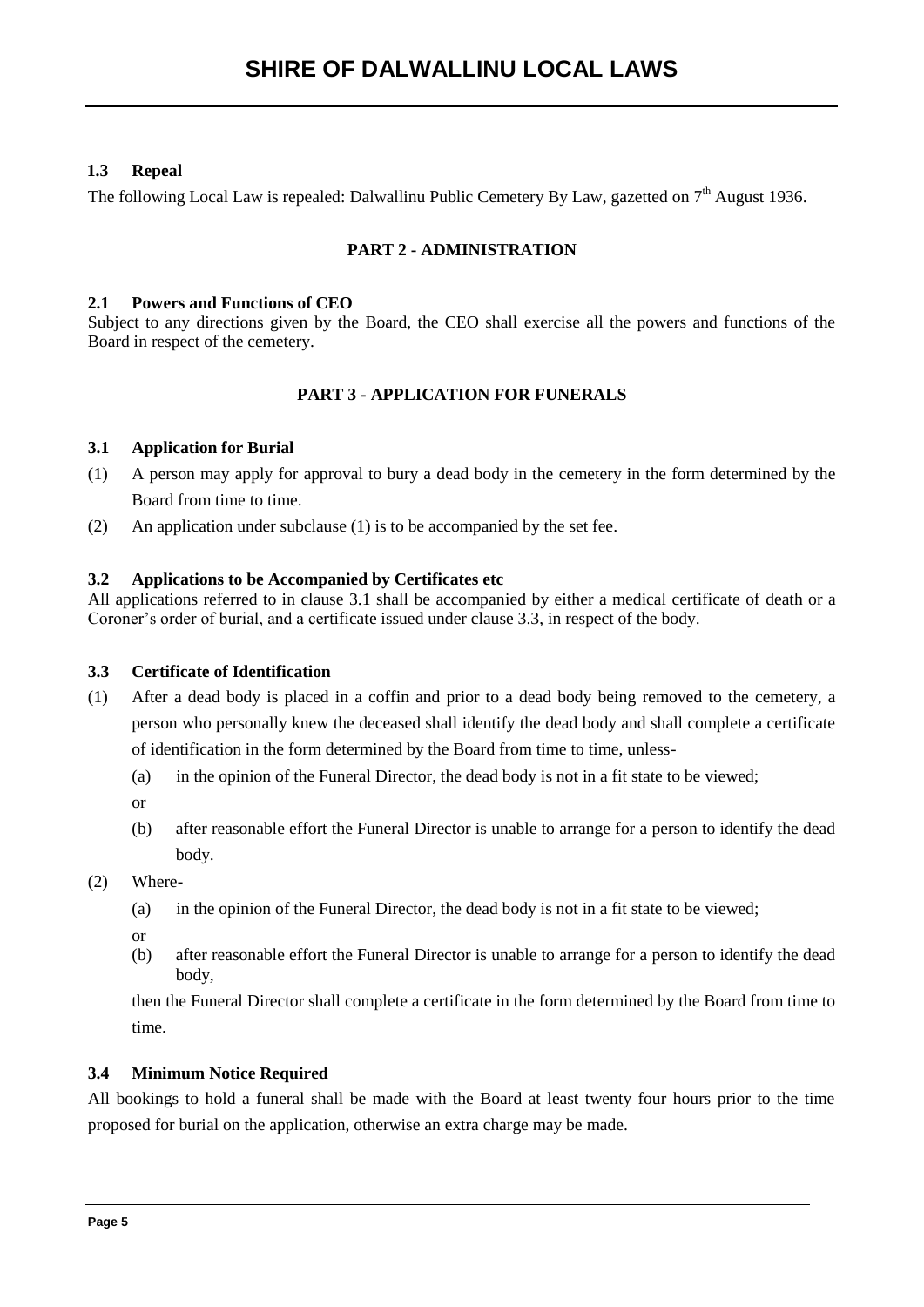# **PART 4 - FUNERAL DIRECTORS**

### **4.1 Funeral Director's Licence Expiry**

A funeral director's licence shall expire on the 30th day of June in each year.

### **4.2 Single Funeral Permits**

Every application for a single funeral permit made under section 20 or 21 of the Act shall include coffin specifications and details of the vehicle transporting the dead body to the gravesite.

### **4.3 Application Refusal**

The Board may refuse an application for a single funeral permit if, in the opinion of the Board, either the coffin specifications or the details of the vehicle transporting the dead body to the gravesite, are not structurally sound or are otherwise inadequate or inappropriate, or on any other grounds.

# **PART 5 - FUNERALS**

### **Division 1 - General**

#### **5.1 Requirements for Funerals and Coffins**

A person shall not bring a dead body into the cemetery unless-

- (a) the Board has approved an application for the burial of that dead body in accordance with Part 3 of this Local Law;
- (b) it is enclosed in a coffin which in the opinion of the Board is structurally sound and bears the name of the deceased person indelibly inscribed in legible characters on a plate on the coffin's lid;
- and
- (c) under the plate referred to in paragraph (b) there is a substantive lead strip bearing the surname of the deceased person stamped in legible characters, each character being not less than 10 mm in height.

#### **5.2 Funeral Processions**

The time fixed by the Board for any burial shall be the time at which the funeral procession is to arrive at the cemetery gates, and, if not punctually observed, then the applicant who applied to hold the funeral under clause 3.1 shall pay the set fee for being late.

#### **5.3 Vehicle Entry Restricted**

- (1) Subject to clause 5.3(2), every funeral procession shall enter by the principal entrance, and no vehicle except the hearse, and official mourning coaches, shall be permitted to enter the cemetery.
- (2) This clause shall not apply to persons using wheelchairs or motorised wheelchairs.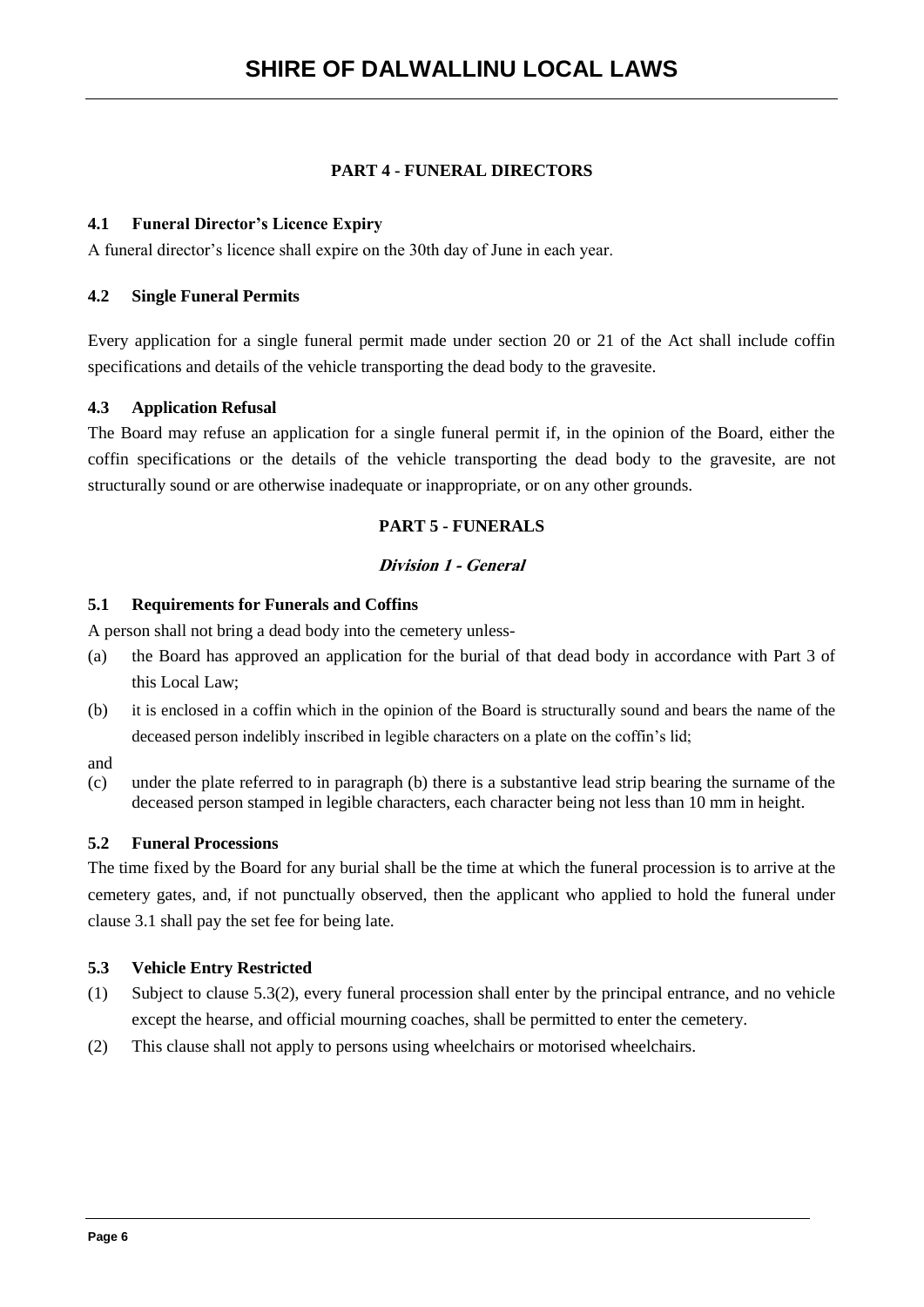## **5.4 Vehicle Access and Speed Limitations**

Vehicles shall proceed within the cemetery by the constructed roadway or other areas designated for the use of vehicles and shall not exceed the speed of 25km per hour.

### **5.5 Offenders may be Expelled**

A person committing an offence under clause 5.4 may be expelled from the cemetery by the CEO or an authorised officer.

### **5.6 Conduct of Funeral by Board**

When conducting a funeral under section 22 of the Act the Board may-

- (a) require a written request for it to conduct a funeral to be lodged with it;
- (b) in its absolute discretion, charge any person requesting it to conduct a funeral the set fee for the conduct of that funeral by it;
- (c) where no fee or a reduced fee has been charged by it for the conduct of the funeral, determine the manner in which the funeral shall be conducted;
- (d) specify an area in the cemetery where the dead body is to be buried or the ashes placed;
- (e) conduct the funeral notwithstanding the failure of a person to make any application or to obtain any consent required under this Local Law;
- (f) do or require anything which it considers is necessary or convenient for the conduct of a funeral by it.

# **Division 2 – Placement of Ashes**

#### **5.7 Disposal of Ashes**

- (1) The personal representative of a deceased person whose body has been cremated may apply, in an application under clause 3.1 or otherwise, for permission to dispose of the ashes in the cemetery and upon payment of the set fee the Board may grant permission for the ashes to be disposed of by one of the following methods:
	- Niche Wall Memorial Wall Garden of Remembrance Ground Niche Memorial Rose, Tree or Shrub Family Shrub Memorial Desk Granite Seat Family Grave Book of Remembrance Scattering to the Winds Memorial Gardens Other memorials approved by the Board
- (2) Subject to sub-clauses (3) and (4), a person shall not place the ashes of a deceased person in the cemetery.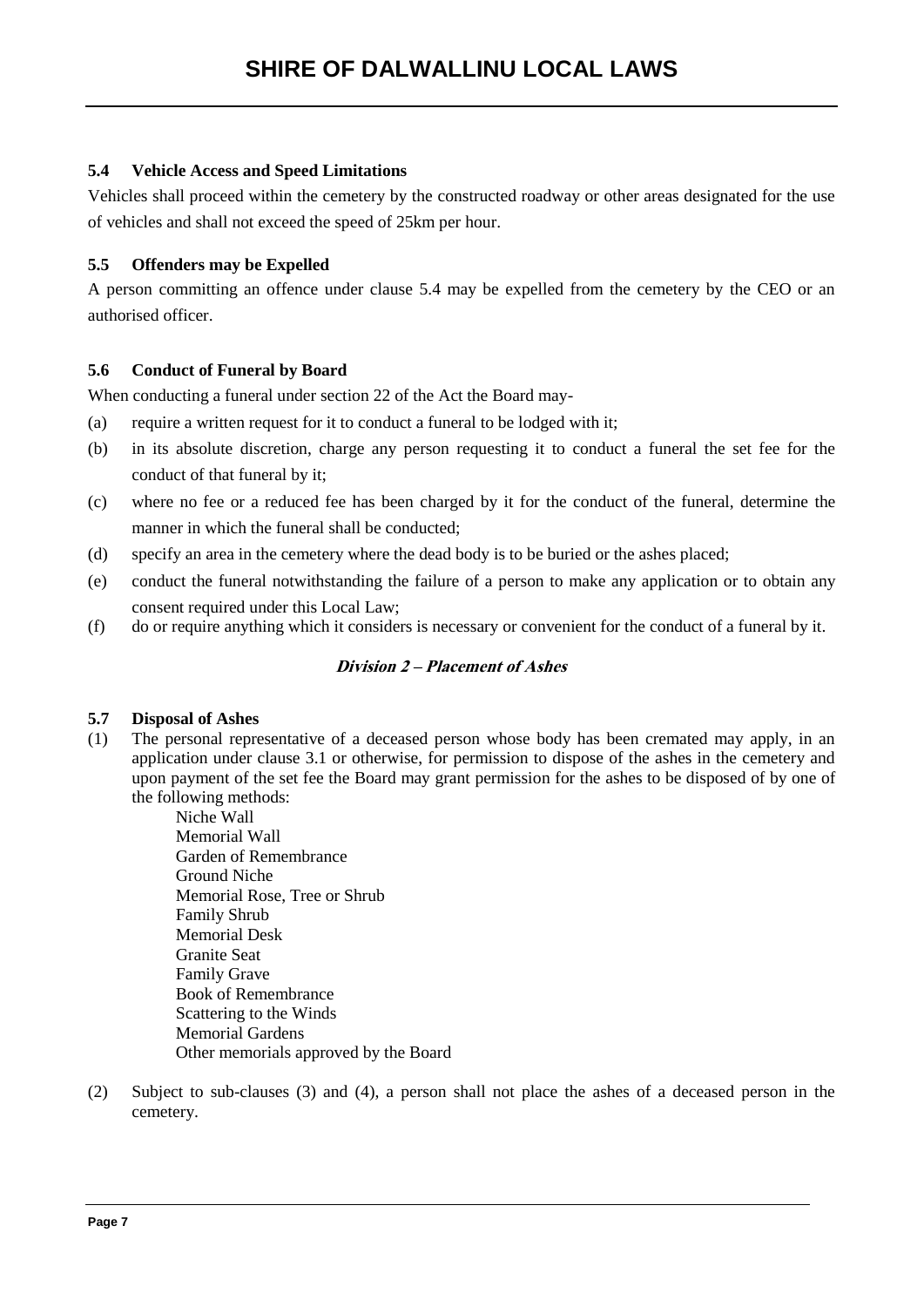- (3) An authorised officer may place the ashes of a deceased person in a cemetery in accordance with the Board approval provided:
	- (a) the person requesting the placement of the ashes has the permission of the Board; and
	- (b) the ashes are placed within an area set aside for that purpose by the Board.
- (4) An authorised officer may place the ashes of a deceased person within a grave in accordance with the Board approval, provided the person requesting the placement of the ashes has the written permission of the Board and the approval of the holder of the right of burial of the grave.

# **PART 6 - BURIALS**

#### **6.1 Depth of Graves**

- (1) A person shall not bury a coffin within the cemetery so that the distance from the top of the coffin to the original surface of the ground is-
	- (a) subject to paragraph (b), less than 750mm, unless that person has the permission of an authorised officer; or
	- (b) in any circumstances less than 600mm.
- (2) The permission of the authorised officer in sub-clause (1) (a) will only be granted where in the opinion of the authorised officer exceptional circumstances require granting of that permission.

#### **6.2 Mausoleum, etc**

- (1) A person other than the Board shall not construct a brick grave, crypt, vault or mausoleum within the cemetery.
- (2) A person may request the Board to construct a vault or mausoleum within the cemetery which vault or mausoleum shall at all times remain the property of the Board.
- (3) An application under subclause (2) shall be in writing and shall be accompanied by payment of the set fee.
- (4) A person shall not place a dead body in a mausoleum except:-
	- (a) in a closed coffin; and
	- (b) in a soundly constructed chamber; and
	- (c) in accordance with sub-clause (5).
- (5) The number of burials in a chamber must not exceed the number for which the chamber was designed.

# **PART 7 - MEMORIALS AND OTHER WORK**

### **Division 1 - General**

#### **7.1 Application for Monumental Work**

A Board may require the written consent of the holder of the right of burial of the grave to accompany an application under section 30 of the Act.

#### **7.2 Placement of Monumental Work**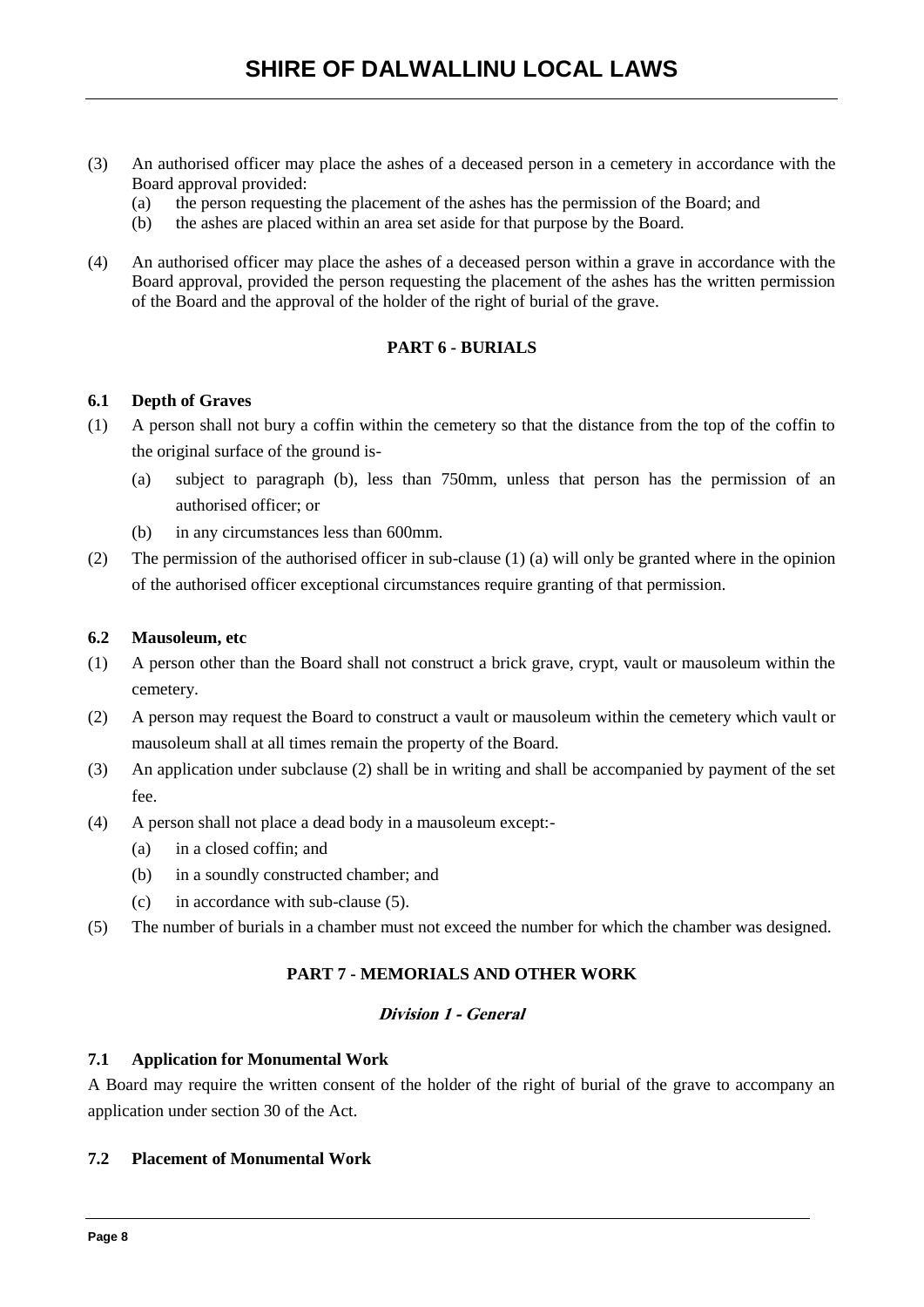Every memorial shall be placed on proper and substantial foundations.

## **7.3 Removal of Rubbish**

All refuse, rubbish or surplus material remaining after memorial works are completed under a permit issued under section 30 of the Act shall be immediately removed from the cemetery by the person carrying out the same.

### **7.4 Operation of Work**

All material required in the erection and completion of any work shall, as far as possible, be prepared before being taken to the cemetery, and all materials required by tradesmen shall be admitted at such entrance as the CEO or an authorised officer shall direct.

### **7.5 Removal of Sand, Soil or Loam**

No sand, earth or other material shall be taken from any part of the cemetery for use in the erection of any memorial or work except with the written approval of the Board.

## **7.6 Hours of Work**

Persons shall not be permitted to carry out memorial or other work on graves within the cemetery other than during the hours of 8.00am and 6.00pm on weekdays, and 8.00am and noon on Saturdays, without the written permission of the Board.

#### **7.7 Unfinished Work**

Should any work by masons or others be not completed before 6pm on weekdays and noon on Saturdays, they shall be required to leave the work in a neat and safe condition to the satisfaction of the CEO or an authorised officer.

#### **7.8 Use of Wood**

No wooden fence, railing, cross or other wooden erection shall be allowed on or around any grave, other than as a temporary marker and with the prior approval of the Board.

# **7.9 Plants and Trees**

No trees or shrubs shall be planted on any grave or within the cemetery except such as shall be approved by the CEO.

#### **7.10 Supervision**

All workers, whether employed by the Board or by any other person, shall at all times whilst within the boundaries of the cemetery be subject to the supervision of the CEO or an authorised officer and shall obey such directions as the CEO or an authorised officer may give.

#### **7.11 Australian War Graves**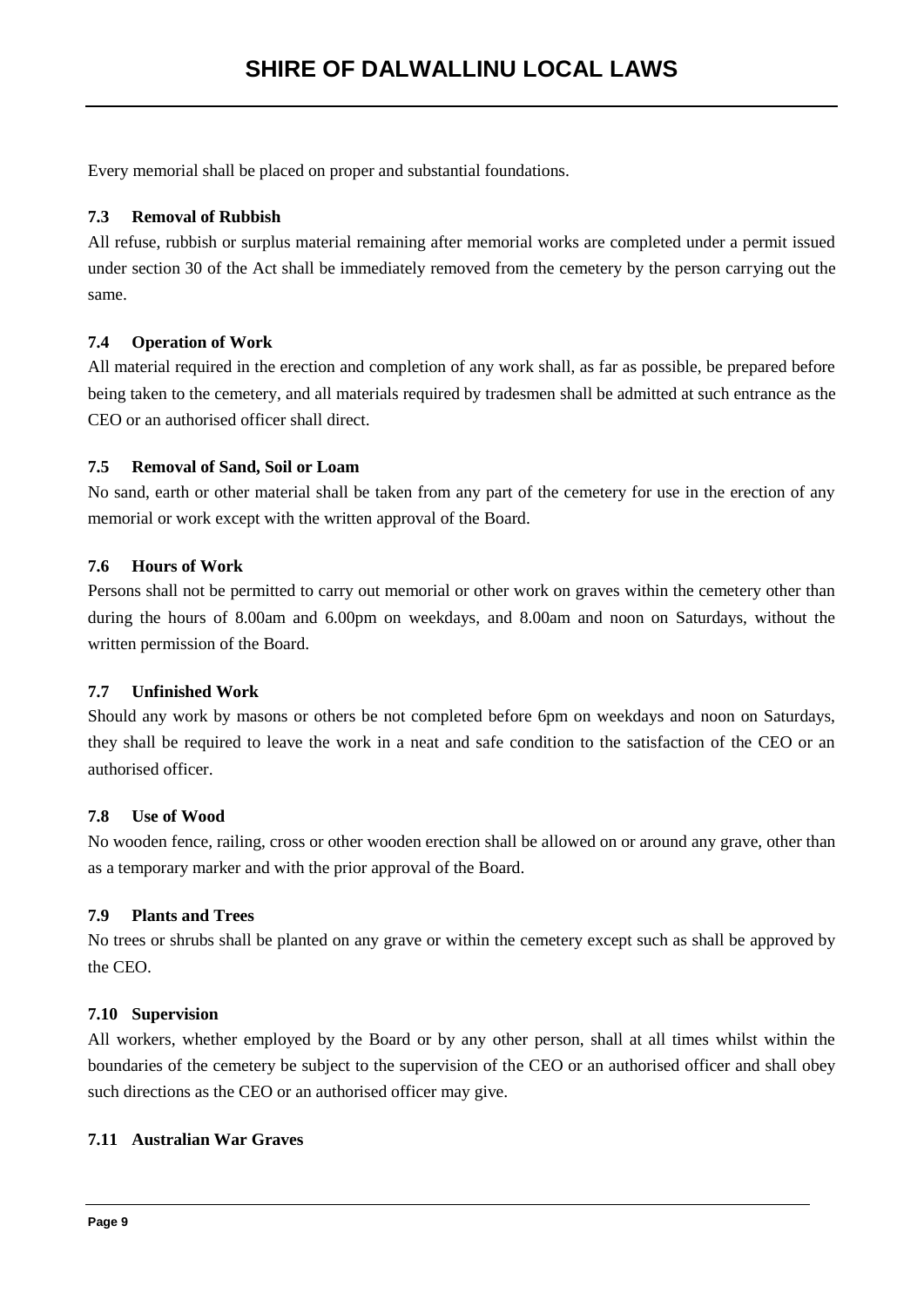Notwithstanding anything in this Local Law to the contrary, the Office of Australian War Graves:

- (a) may place a memorial on a military grave; and
- (b) is not required to pay the set fee for any memorial that is placed upon a military grave.

## **7.12 Placing of Glass Domes and Vases**

A person shall not place glass domes, vases or other grave ornaments-

- (a) outside the perimeter of a grave in the cemetery as defined in the plans kept and maintained under section 40 (2) of the Act; or
- (b) In an area set aside by the Board as a memorial plaque section.

#### **Division 2 - Memorial Plaque Section**

#### **7.13 Requirements of a Memorial Plaque**

- (1) All memorial plaques placed in a memorial plaque section of the cemetery shall-
	- (a) be made of admiralty bronze or any other material approved by the Board; and
	- (b) not be less than the dimensions 380mm x 280mm, nor more than 560mm x 305mm; and
- (2) All memorial plaques made of admiralty bronze shall-
	- (a) not exceed 20mm in thickness; and
	- (b) be placed upon a base mounting approved by the Board.
- (3) All memorial plaques made of stone shall-
	- (a) not exceed 50mm in thickness placed upon a base mounting approved by the Board; or
	- (b) not be less than 100mm in thickness if it is not to be placed upon a base mounting.

#### **Division 3 - Licensing of Monumental Masons**

### **7.14 Monumental Mason's Licence**

- (1) The Board may upon receipt of an application in writing by any person and upon payment of the set fee issue to the applicant a monumental mason's licence.
- (2) A licence issued under sub-clause (1) authorises the holder to carry out monumental works within the cemetery subject to the provisions of this Local Law and such conditions as the Board shall specify upon the issue of that licence.

#### **7.15 Expiry Date, Non-Transferability**

A monumental mason's licence:

- (a) shall, subject to clause 7.20, be valid from the date specified therein until the 30th day of June next following; and
- (b) is not transferable.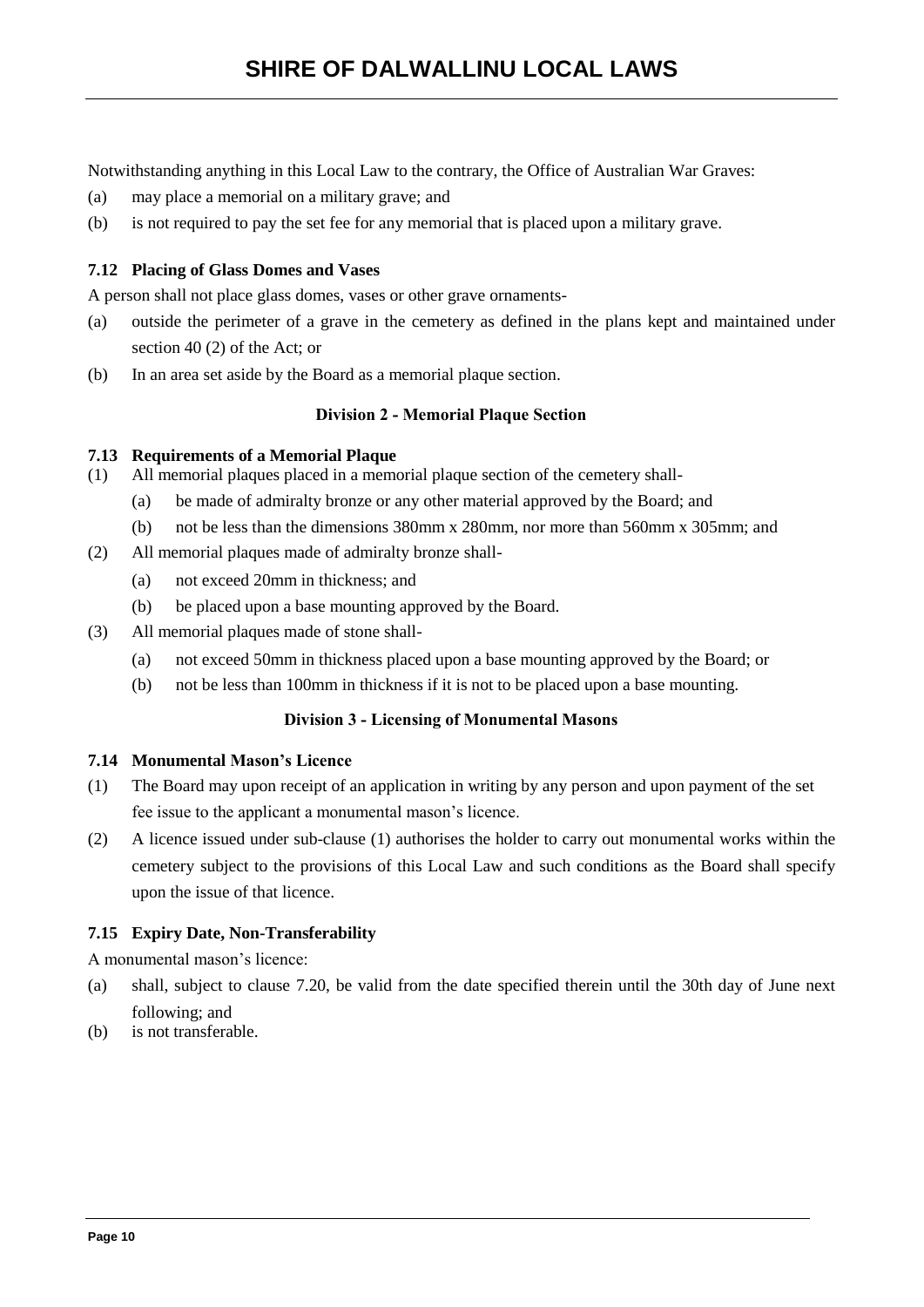# **7.16 Carrying out Monumental Work**

A person shall not carry out monumental work within the cemetery unless that person-

- (a) is the holder of a current monumental mason's licence issued pursuant to clause 7.16 or does so as the employee of a person who holds such a licence; or
- (b) is authorised by the Board to do so.

#### **7.17 Responsibilities of the Holder of a Monumental Mason's Licence**

The holder of a monumental mason's licence shall be responsible for the compliance by every person purporting to be authorised to carry out monumental works within the cemetery pursuant to that licence with all the requirements and conditions of the licence, this Local Law, the Act and any other written law which may affect the carrying out of monumental works.

### **7.18 Cancellation of a Monumental Mason's Licence**

- (1) The Board may by notice in writing to the holder of a monumental mason's licence terminate the licence on any of the following grounds-
	- (a) that the holder of the licence has committed a breach of the requirements and conditions of the licence, this Local Law, the Act or any other written law which may affect the carrying out of monumental works;
	- (b) that, in the opinion of the Board, the conduct of the holder of the licence or any person in the employ of that holder in carrying out or attempting to carry out any works within the cemetery, is inappropriate or unbecoming; or
	- (c) that the holder of the licence has purported to transfer the licence issued to that holder.
- (2) Upon the termination of a monumental mason's licence under this clause no part of any fee paid for the issue of that licence is refundable by the Board.
- (3) An aggrieved person whose licence has been terminated under subclause (1) may appeal to a Local Court against a decision of the Board under this clause in the manner stated in section 19 (3) of the Act.

#### **PART 8 - GENERAL**

#### **8.1 Animals**

Subject to clause 8.2, a person shall not bring an animal into or permit an animal to enter or remain in the cemetery, other than with the approval of the CEO or an authorised officer.

#### **8.2 Guide Dogs**

Clause 8.1 shall not apply to a hearing impaired person or a person who is blind or partially blind and is accompanied by a hearing or guide dog.

#### **8.3 Damaging and Removing of Objects**

Subject to clause 8.4, a person shall not damage, remove or pick any tree, plant, shrub or flower in the cemetery or any other object or thing on any grave or memorial or which is the property of the Board without the permission of the Board.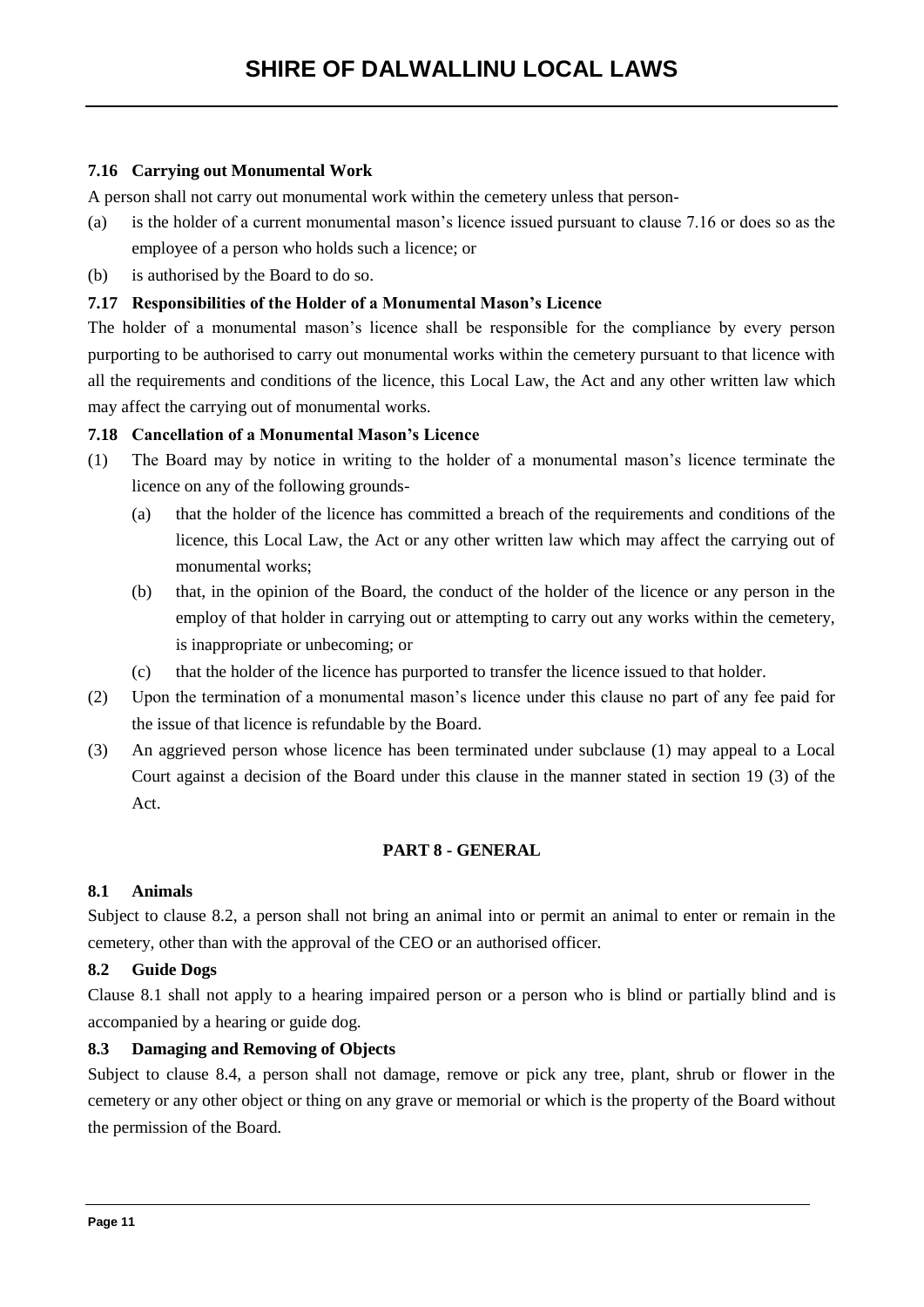# **8.4 Withered Flowers**

A person may remove withered flowers from a grave or memorial and these are to be placed in a receptacle provided by the Board for that purpose.

# **8.5 Littering and Vandalism**

A person shall not:

- (a) break or cause to be broken any glass, ceramic or other material in or upon the cemetery;
- (b) discard, deposit, leave or cause to be discarded, deposited or left any refuse or litter in or upon the cemetery other than in a receptacle provided for that purpose.

#### **8.6 Advertising**

A person shall not carry on or advertise any trade, business or profession within the cemetery without the prior written approval of the Board which consent may be granted subject to such conditions as the Board thinks fit.

### **8.7 Obeying Signs and Directions**

A person shall obey all signs displayed, marked, placed or erected by the Board within the cemetery and any other lawful direction by the CEO or an authorised officer.

### **8.8 Removal from the Cemetery**

Any person failing to comply with any provisions of this Local Law or behaving in a manner that in the opinion of the Board, the CEO or an authorised officer is inappropriate in the cemetery may in addition to any penalty provided by this Local Law be ordered to leave the cemetery by the Board, the CEO or an authorised officer.

# **PART 9 - OFFENCES AND MODIFIED PENALTIES**

#### **9.1 General**

A person who commits a breach of any provisions of this Local Law commits an offence and shall on conviction be liable to a penalty not exceeding \$500.00 and if the offence is a continuing one to a further penalty not exceeding \$20.00 for every day or part of a day during which the offence has continued.

#### **9.2 Modified Penalties**

- (1) The offences specified in the First Schedule are offences which may be dealt with under section 63 of the Act.
- (2) The modified penalty payable in respect of an offence specified in the First Schedule is set out in the fourth column of the First Schedule.
- (3) The prescribed form of the infringement notice referred to in section 63(1) of the Act is set out in the Second Schedule.
- (4) The prescribed form of the notice withdrawing an infringement notice referred to in section 63(3) of the Act is set out in the Third Schedule.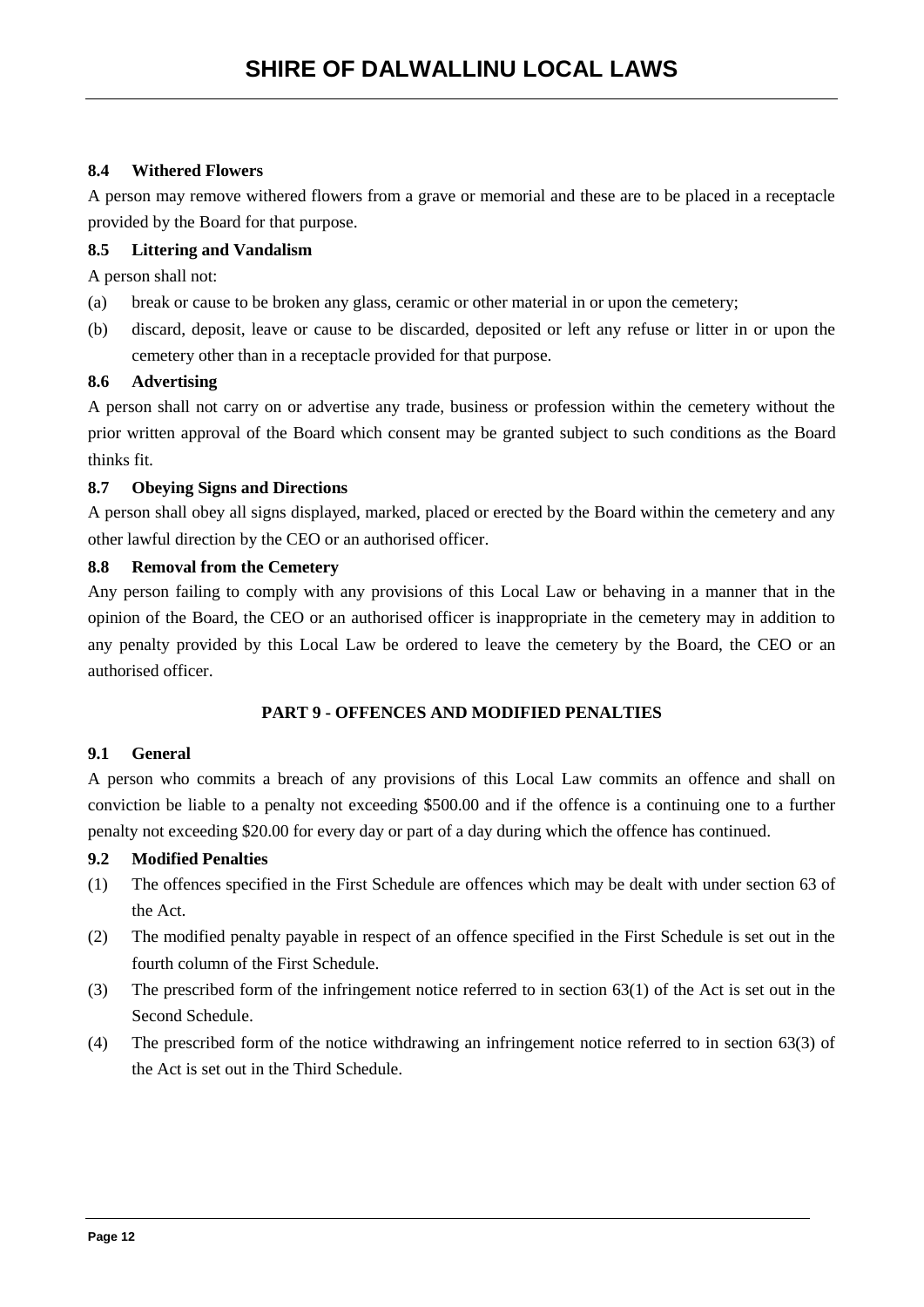# *First Schedule*

# CEMETERIES ACT, 1986

# *Shire of Dalwallinu* **Management and Control of Dalwallinu Cemetery**

# **MODIFIED PENALTIES**

| <b>Item</b><br>No. | <b>Clause</b> | <b>Nature of Offence</b>                                   | <b>Modified</b><br><b>Penalty</b> |  |  |
|--------------------|---------------|------------------------------------------------------------|-----------------------------------|--|--|
| 1                  | 5.4           | Excessive speed                                            | \$50.00                           |  |  |
| 2                  | 5.4           | Unauthorised use - driving of vehicles                     | \$50.00                           |  |  |
| 3                  | 7.3           | Placing and removal of rubbish and surplus materials       | \$50.00                           |  |  |
| $\overline{4}$     | 7.7           | Leaving uncompleted works in an untidy or unsafe condition | \$50.00                           |  |  |
| 5                  | 8.1           | Animal at large                                            | \$50.00                           |  |  |
| 6                  | 8.5           | Dumping of Rubbish                                         | \$50.00                           |  |  |
| 7                  | 8.6           | Unauthorised advertising, and/or trading                   | \$50.00                           |  |  |
| 8                  | 8.7           | Disobeying sign or lawful direction                        | \$50.00                           |  |  |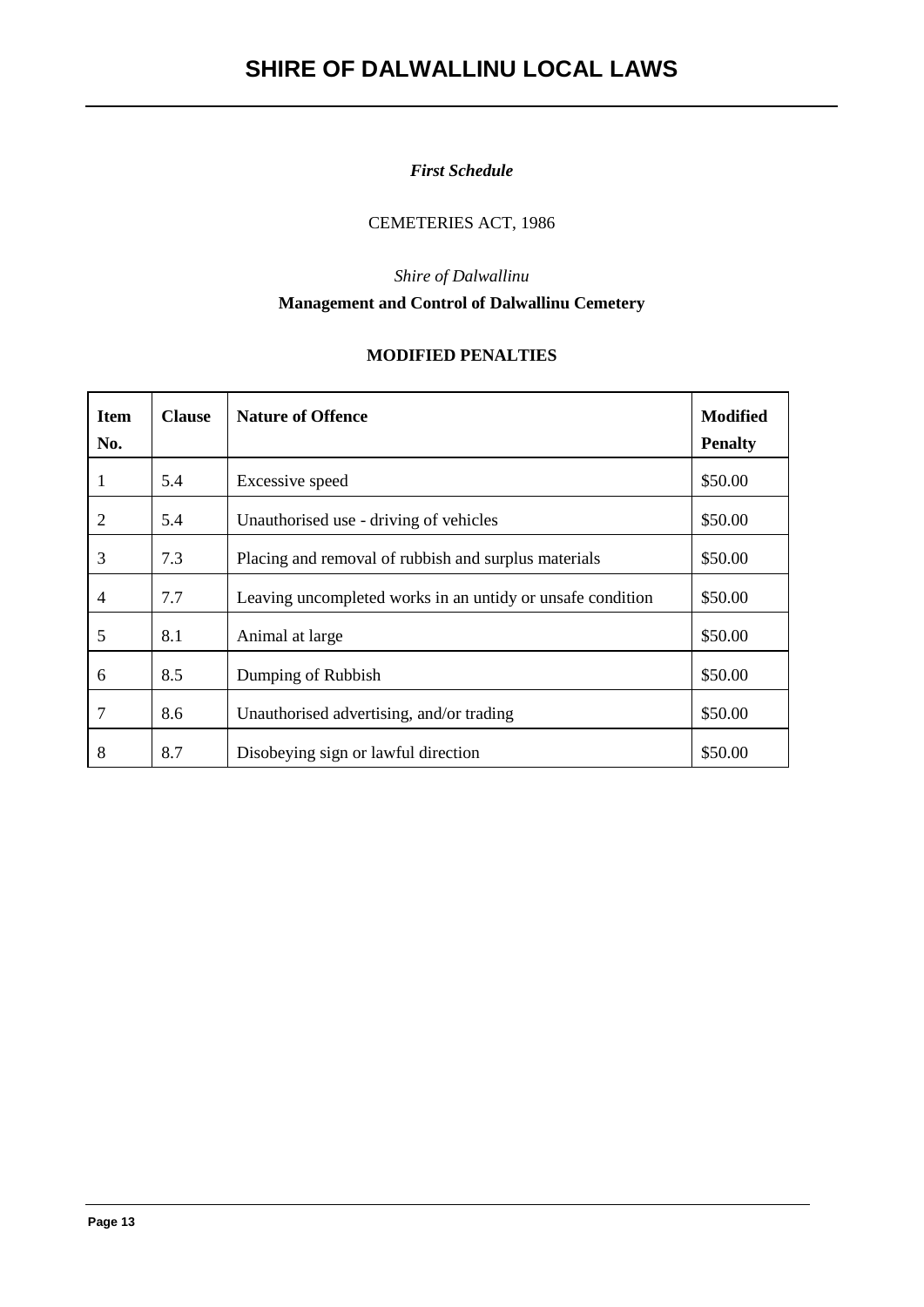#### **Second Schedule**

CEMETERIES ACT, 1986

*Shire of Dalwallinu*

#### **Management and Control of Dalwallinu Cemetery**

### INFRINGEMENT NOTICE

| (Name)                                                                                                                                                                                                                               |  |
|--------------------------------------------------------------------------------------------------------------------------------------------------------------------------------------------------------------------------------------|--|
| (Address)                                                                                                                                                                                                                            |  |
| hours on _______________day                                                                                                                                                                                                          |  |
| 20<br>at the contract of the contract of the contract of the contract of the contract of the contract of the contract of the contract of the contract of the contract of the contract of the contract of the contract of the contrac |  |
|                                                                                                                                                                                                                                      |  |

you committed the offence indicated below by an (x) in breach of clause ............ of the Management and Control of Dalwallinu Cemetery.

\_\_\_\_\_\_\_\_\_\_\_\_\_\_\_\_\_\_\_\_\_\_\_ (Authorised Person)

**Offence** 

Animal at large Dumping rubbish Excessive speed in vehicle Leaving uncompleted works in an untidy or unsafe condition Non removal of rubbish Unauthorised advertising or trading Unauthorised vehicle use Disobeying sign or lawful direction

Other Offence

 $\circ$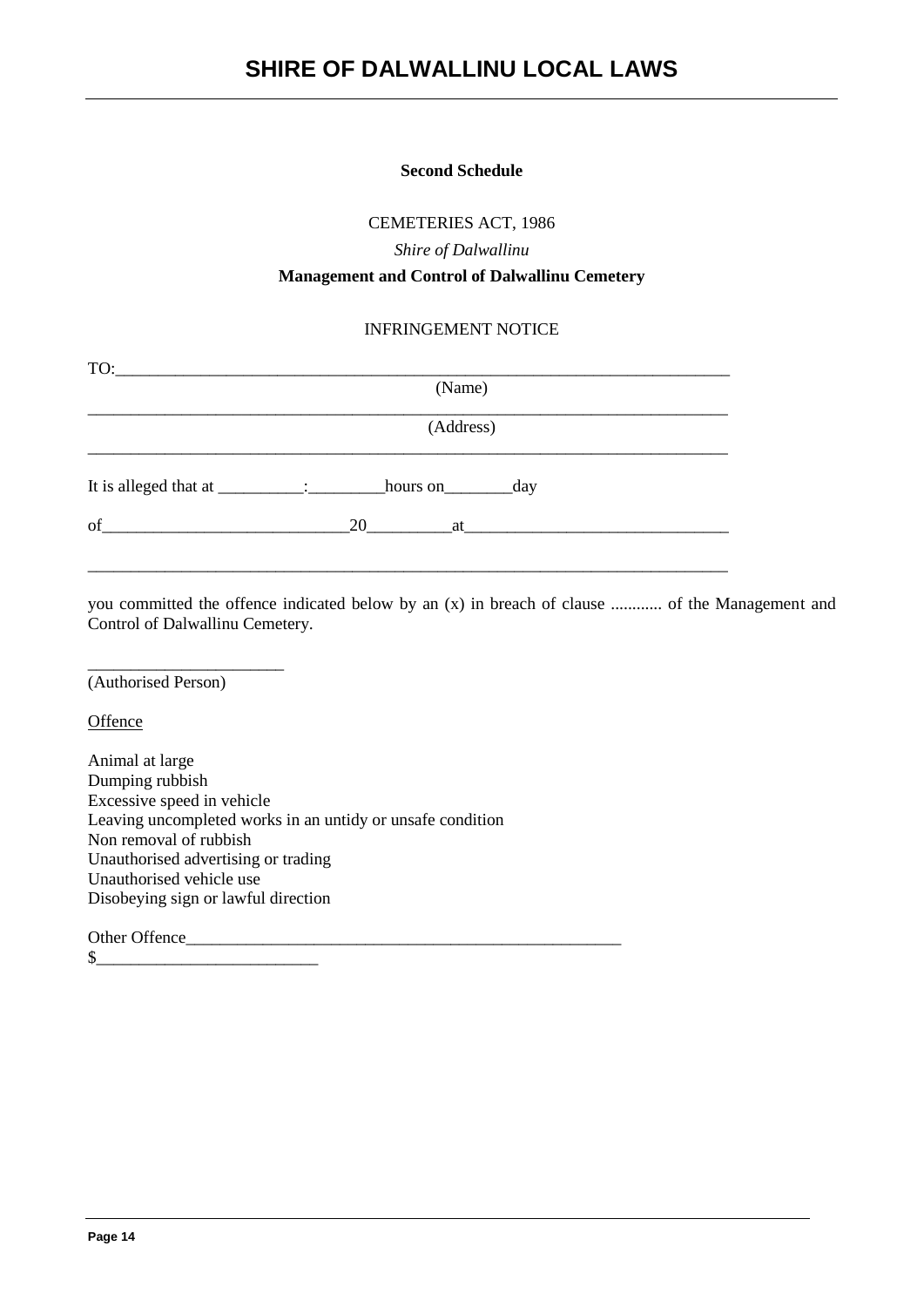You may dispose of this matter:

By payment of the penalty as shown within 21 days of the date of this notice (or the date of the giving of this notice if that is a different date) to the Chief Executive Officer of the Shire of Dalwallinu at 51 Johnston Street Dalwallinu, between the hours of 9am to 4.30pm Monday to Friday.

Please make cheques payable to Shire of Dalwallinu. Payments by mail should be addressed to:

The Chief Executive Officer Shire of Dalwallinu PO Box 109 DALWALLINU WA 6609

If the penalty is not paid within the time specified, then a complaint of the alleged offence may be made and heard and determined by a court.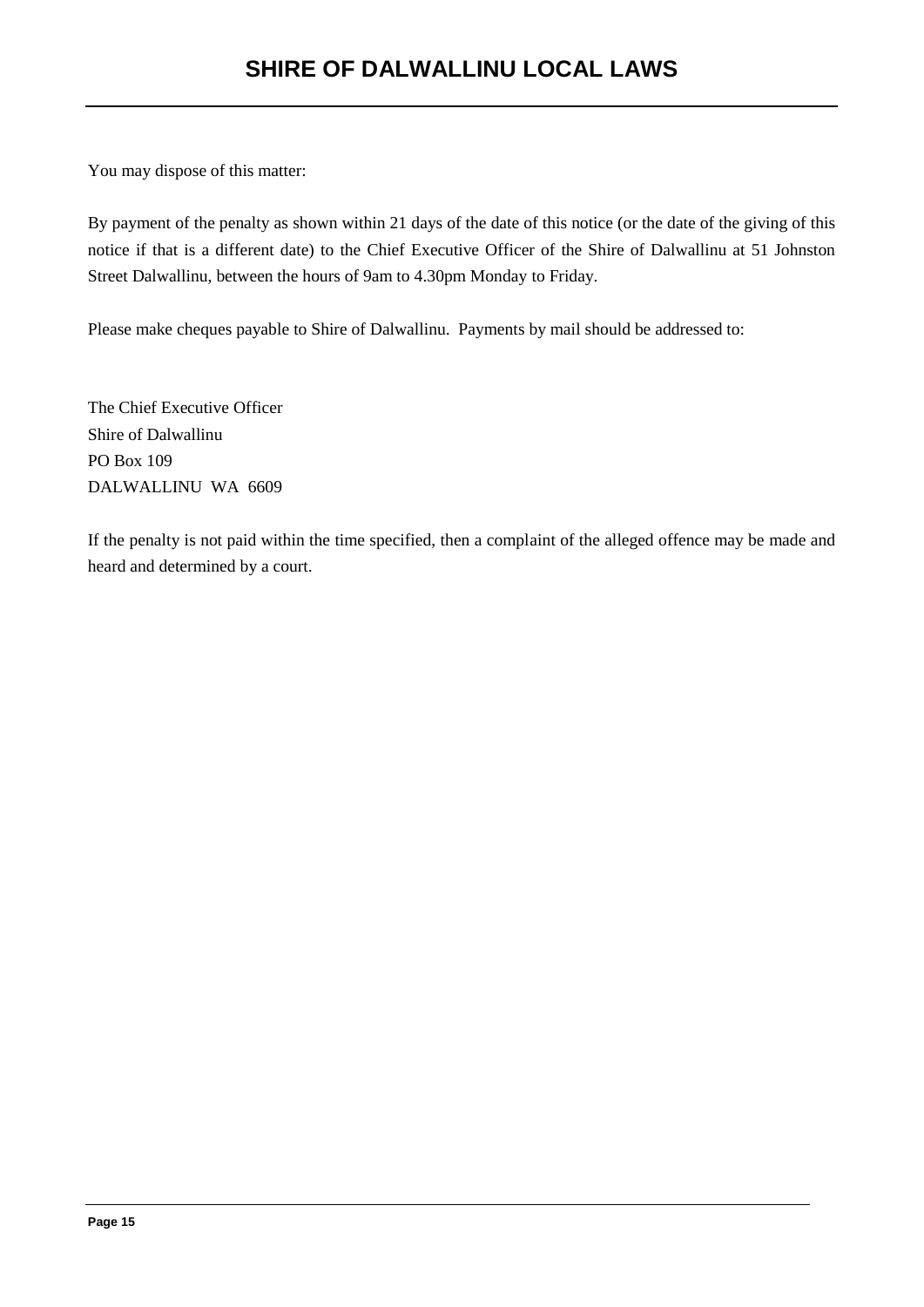| <b>Third Schedule</b><br><b>CEMETERIES ACT, 1986</b><br>Shire of Dalwallinu<br><b>Management and Control of Dalwallinu Cemetery</b><br>WITHDRAWAL OF INFRINGEMENT NOTICE |     |
|--------------------------------------------------------------------------------------------------------------------------------------------------------------------------|-----|
| $\text{Date}$ / / /<br><u> 1980 - Johann Barn, mars ann an Cathrigh American ann an t-American ann an t-American ann an t-American ann a</u>                             | No. |
| To (1)                                                                                                                                                                   |     |
|                                                                                                                                                                          |     |
| Penalty (3)\$___________________is withdrawn.                                                                                                                            |     |
| (Delete whichever does not apply)<br>*No further action will be taken.<br>*It is proposed to institute court proceedings for the alleged offence.                        |     |
| (1) Insert name and address of alleged offender.<br>(2) Insert short particulars of offence alleged.<br>(3) Insert amount of penalty prescribed.                         |     |
| (Authorised Person)                                                                                                                                                      |     |
|                                                                                                                                                                          |     |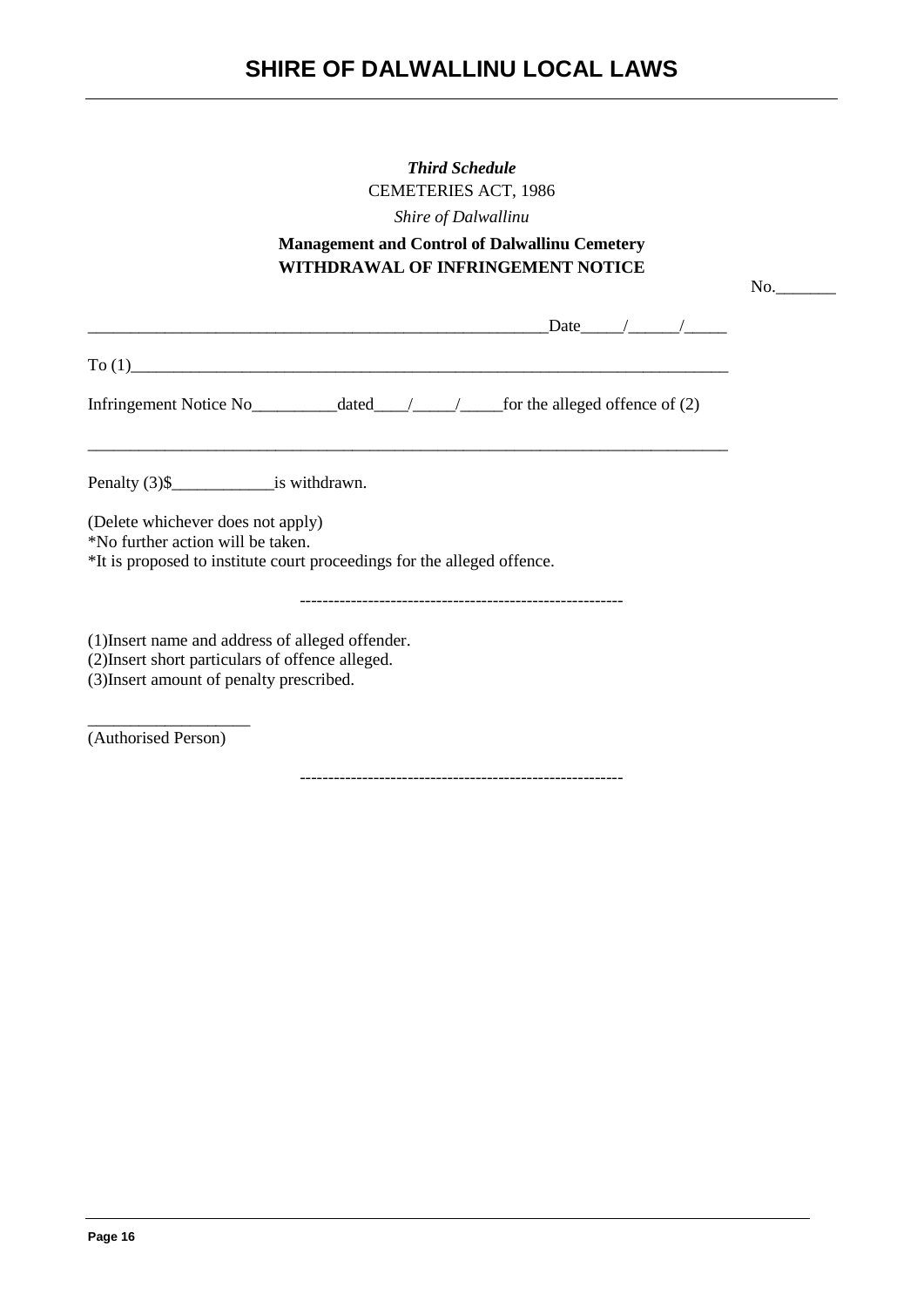# Management and Control of Dalwallinu Cemetery *Form 1* CEMETERIES ACT 1986 **GRANT OF RIGHT OF BURIAL**

(cl 3.1)

By virtue of the *Cemeteries Act 1986*, the Shire of Dalwallinu*,* in consideration of the sum shown hereunder paid by the Payer indicated on behalf of the Grantee named in the Schedule, hereby grants to the said Grantee the **RIGHT** of **BURYING BODIES** in that piece of ground within the Compartment, Section and Number on the plan of the Cemetery as shown hereunder.

**TO HOLD** the same to the said Grantee for the period of twenty five (25) years from the date hereof, for purposes of burial only.

This Grant is issued subject to all Local Laws and Regulations now or hereafter in force, made, or to be made under the above Act, or any future Act or Acts.

# **SCHEDULE**

| <b>GRANTEE:</b>       |  |
|-----------------------|--|
|                       |  |
|                       |  |
|                       |  |
| PAYER:                |  |
|                       |  |
|                       |  |
|                       |  |
|                       |  |
| <b>OFFICE RECORDS</b> |  |
| <b>GRAVE SITE -</b>   |  |
|                       |  |
|                       |  |
|                       |  |
|                       |  |
|                       |  |
|                       |  |

Signature of Issuing OfficerDesignationDate

NB: This grant is an important document and MUST BE PRODUCED before the grave can be reopened and to an authorised monumental mason for the establishment of any headstone.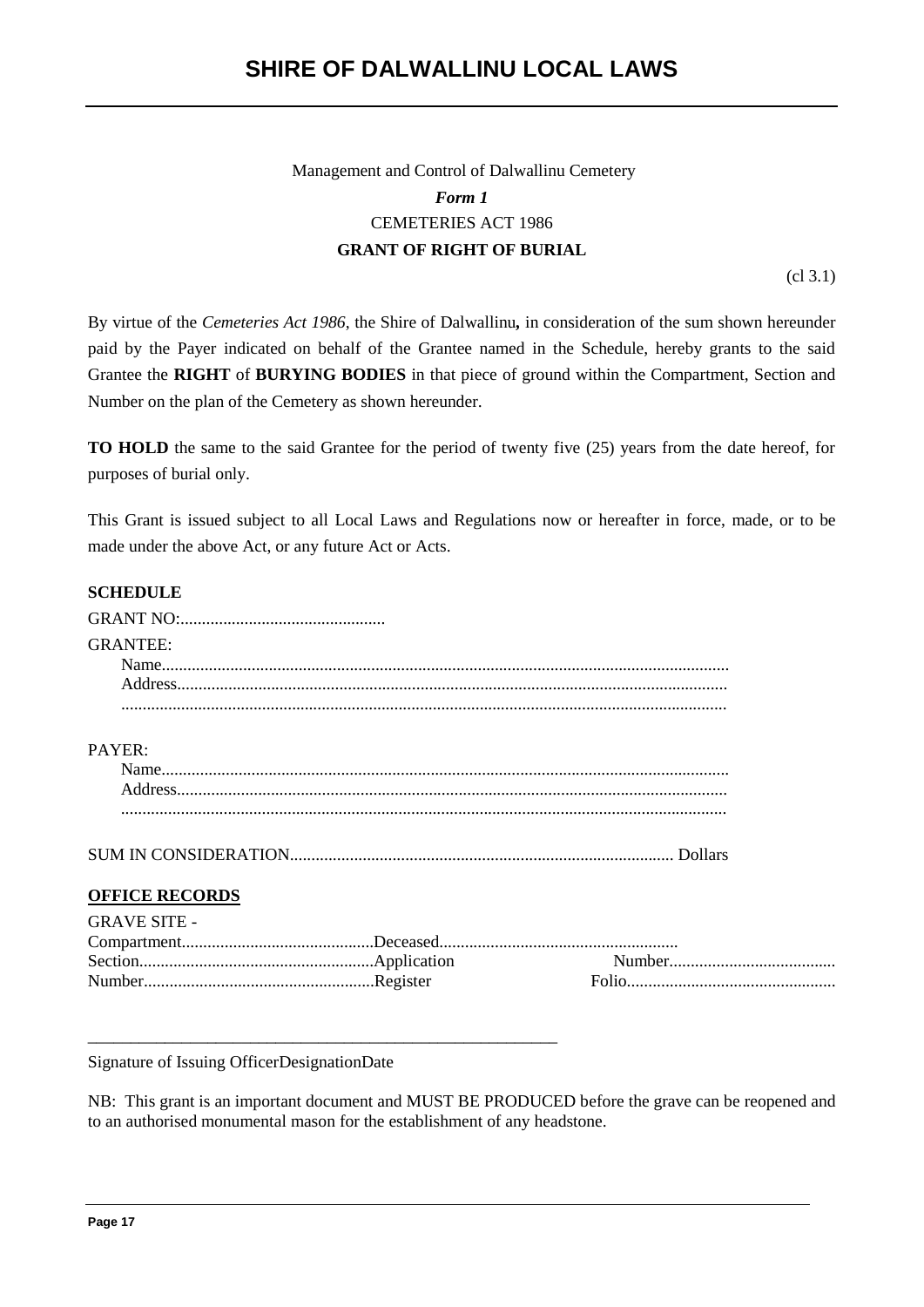#### Management and Control of Dalwallinu Cemetery

*Form 2*

#### CEMETERIES ACT 1986

**DECLARATION OF OWNERSHIP OF MISSING "GRANT OF RIGHT OF BURIAL"**

 $I<sub>1</sub>(a)$ of(b) do solemnly and sincerely declare as follows - 1. I am the person described as (c) in the Grant of Right of Burial numbered ........................... issued by the Shire of Dalwallinu on the ........................................ day of ....................................................................... One thousand nine hundred and ninety ........................................................ 2. (d) 3. I have not transferred any of my rights under the said Grant to any person. And I make this solemn declaration by virtue of Section 106 of the *Evidence Act 1906*. Declared at ............................................. in the State of Western Australia this ..................................... day of .........................................20…...... before me - Signature of Declarant\_\_\_\_\_\_\_\_\_\_\_\_\_\_\_\_\_\_\_\_\_\_\_\_\_\_\_\_\_\_\_\_\_ Witnessed by\_\_\_\_\_\_\_\_\_\_\_\_\_\_\_\_\_\_\_\_\_\_\_\_\_\_\_\_\_\_\_\_\_\_\_\_\_\_\_ (Print Name) Signature of Witness Address of Witness\_\_\_\_\_\_\_\_\_\_\_\_\_\_\_\_\_\_\_\_\_\_\_\_\_\_\_\_\_\_\_\_\_\_\_\_\_\_\_\_\_\_\_\_\_\_\_\_\_\_\_\_\_\_\_\_\_\_\_\_\_\_

- (a) Full name of Declarant
- (b) Address and Occupation of Declarant
- (c) State whether Grantee or Assignee
- (d) Set out circumstances leading to loss or destruction of Grant, and if lost, action taken by Declarant to ascertain whereabouts of Grant.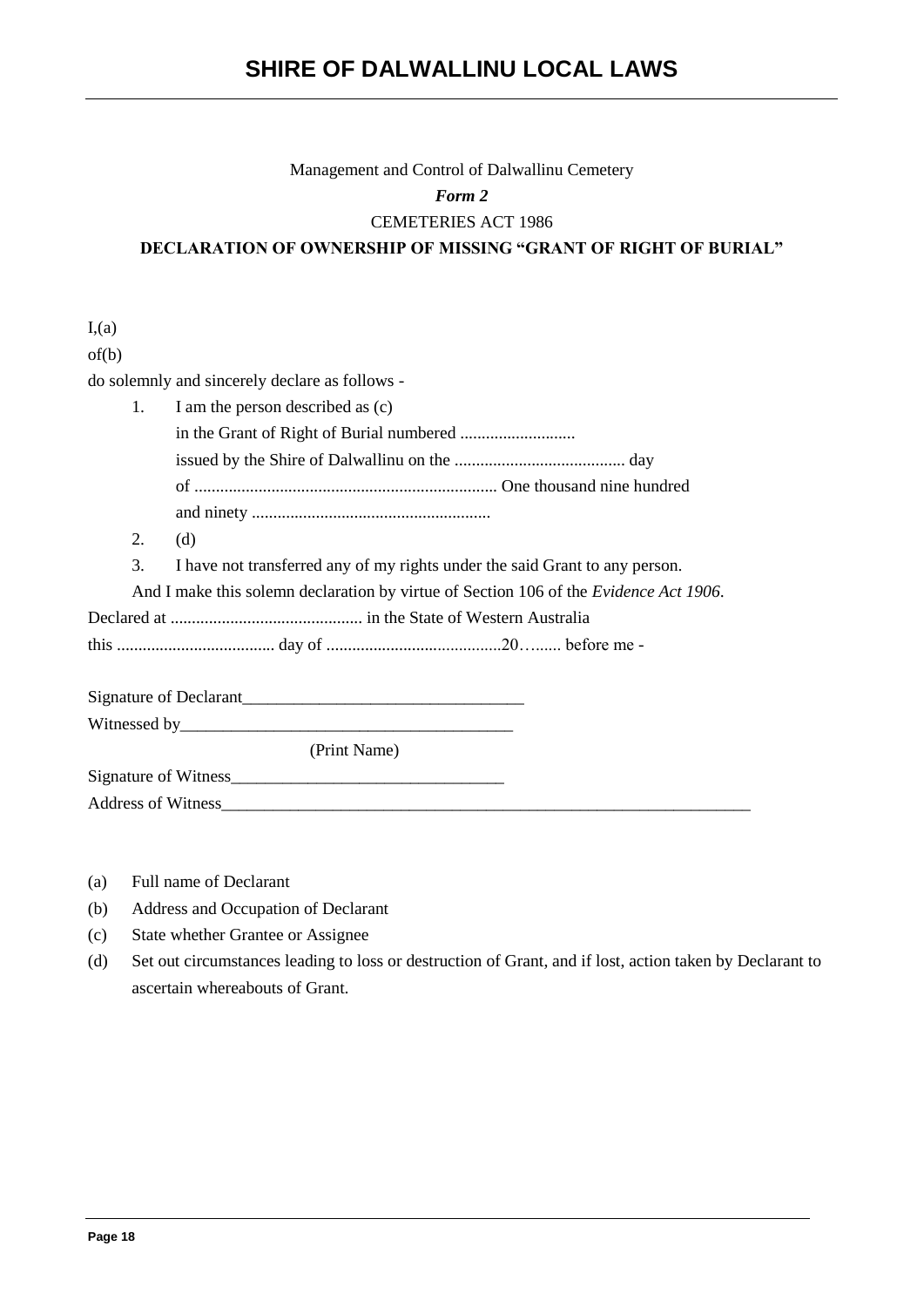# Management and Control of Dalwallinu Cemetery<br>Form 3 **CEMETERIES ACT 1986** ASSIGNMENT OF GRANT OF RIGHT OF BURIAL

 $(cl 3.4)$ 

| To the Shire of Dalwallinu                                   |  |  |  |  |  |  |  |  |  |
|--------------------------------------------------------------|--|--|--|--|--|--|--|--|--|
| Ι,                                                           |  |  |  |  |  |  |  |  |  |
| of                                                           |  |  |  |  |  |  |  |  |  |
|                                                              |  |  |  |  |  |  |  |  |  |
|                                                              |  |  |  |  |  |  |  |  |  |
| valuable consideration assign all my rights under that grant |  |  |  |  |  |  |  |  |  |
|                                                              |  |  |  |  |  |  |  |  |  |
| (Full name)                                                  |  |  |  |  |  |  |  |  |  |
|                                                              |  |  |  |  |  |  |  |  |  |
| (address)                                                    |  |  |  |  |  |  |  |  |  |
|                                                              |  |  |  |  |  |  |  |  |  |
| Signature of person assigning grant                          |  |  |  |  |  |  |  |  |  |
|                                                              |  |  |  |  |  |  |  |  |  |
| Signature of person to whom grant is assigned                |  |  |  |  |  |  |  |  |  |
| Signature of witness                                         |  |  |  |  |  |  |  |  |  |
|                                                              |  |  |  |  |  |  |  |  |  |
|                                                              |  |  |  |  |  |  |  |  |  |

Authorised Officer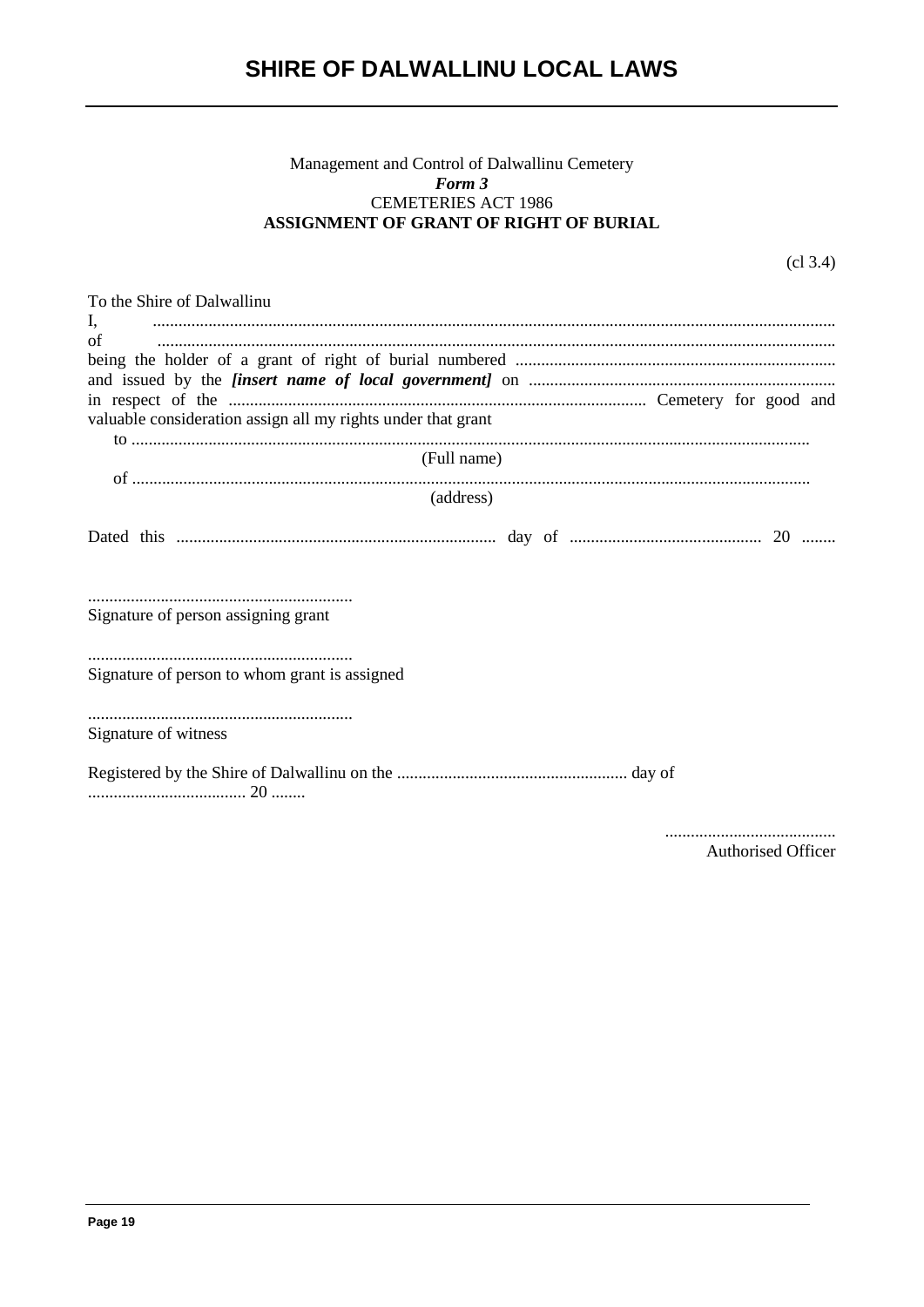# Obtain Management and Control of Dalwallinu Cemetery

Form 4

**CEMETERIES ACT 1986** 

### APPLICATION FOR BURIAL AND INSTRUCTION FOR GRAVE

|                                                                     | cl 3.1)                                                                  |
|---------------------------------------------------------------------|--------------------------------------------------------------------------|
| APPLICATION                                                         |                                                                          |
| OF DECEASED:<br><b>SURNAME</b>                                      |                                                                          |
| <b>OTHER</b>                                                        |                                                                          |
| <b>OCCUPATION:</b>                                                  |                                                                          |
| <b>ADDRESS:</b>                                                     |                                                                          |
|                                                                     |                                                                          |
|                                                                     |                                                                          |
|                                                                     |                                                                          |
|                                                                     | LENGTH & WIDTH OF COFFIN: DEPTH OF GRAVE:                                |
|                                                                     | NO:                                                                      |
| <b>GRAVE TYPE:</b>                                                  |                                                                          |
| PLACE "X" IN BOX IF:                                                |                                                                          |
|                                                                     |                                                                          |
| FIRST INTERMENT <sup>I</sup>                                        |                                                                          |
| $MALE: \square$<br>FEMALE:                                          |                                                                          |
|                                                                     |                                                                          |
| IS A GRANT REQUIRED:No:□<br>$Yes: \Box$                             |                                                                          |
| OTHER INTERMENT APPLICATION NUMBERS:                                |                                                                          |
|                                                                     |                                                                          |
|                                                                     |                                                                          |
|                                                                     |                                                                          |
|                                                                     |                                                                          |
|                                                                     |                                                                          |
| <b>BURIAL:</b>                                                      | NAME AND ADDRESS OF APPLICANT FOR/OR CURRENT HOLDER OF GRANT OF RIGHT OF |
|                                                                     |                                                                          |
|                                                                     |                                                                          |
| NAME OF MINISTER OR PERSONNAME OF FUNERAL<br>OFFICIATING: DIRECTOR: |                                                                          |
|                                                                     |                                                                          |
| DATE: //20DATE: //20                                                |                                                                          |
| NAME AND ADDRESS OF PERSON MAKING APPLICATION FOR BURIAL:           |                                                                          |
|                                                                     |                                                                          |
|                                                                     |                                                                          |
| DOCTOR'S CERT, REQ'D:□CORONER'S ORDER REC'D:□                       |                                                                          |
| GRANT OF BURIAL SENT://20RECEIPT No. ISSUED:                        |                                                                          |
| MONUMENTAL MASON: DATE WORKS APPROVED: //20                         |                                                                          |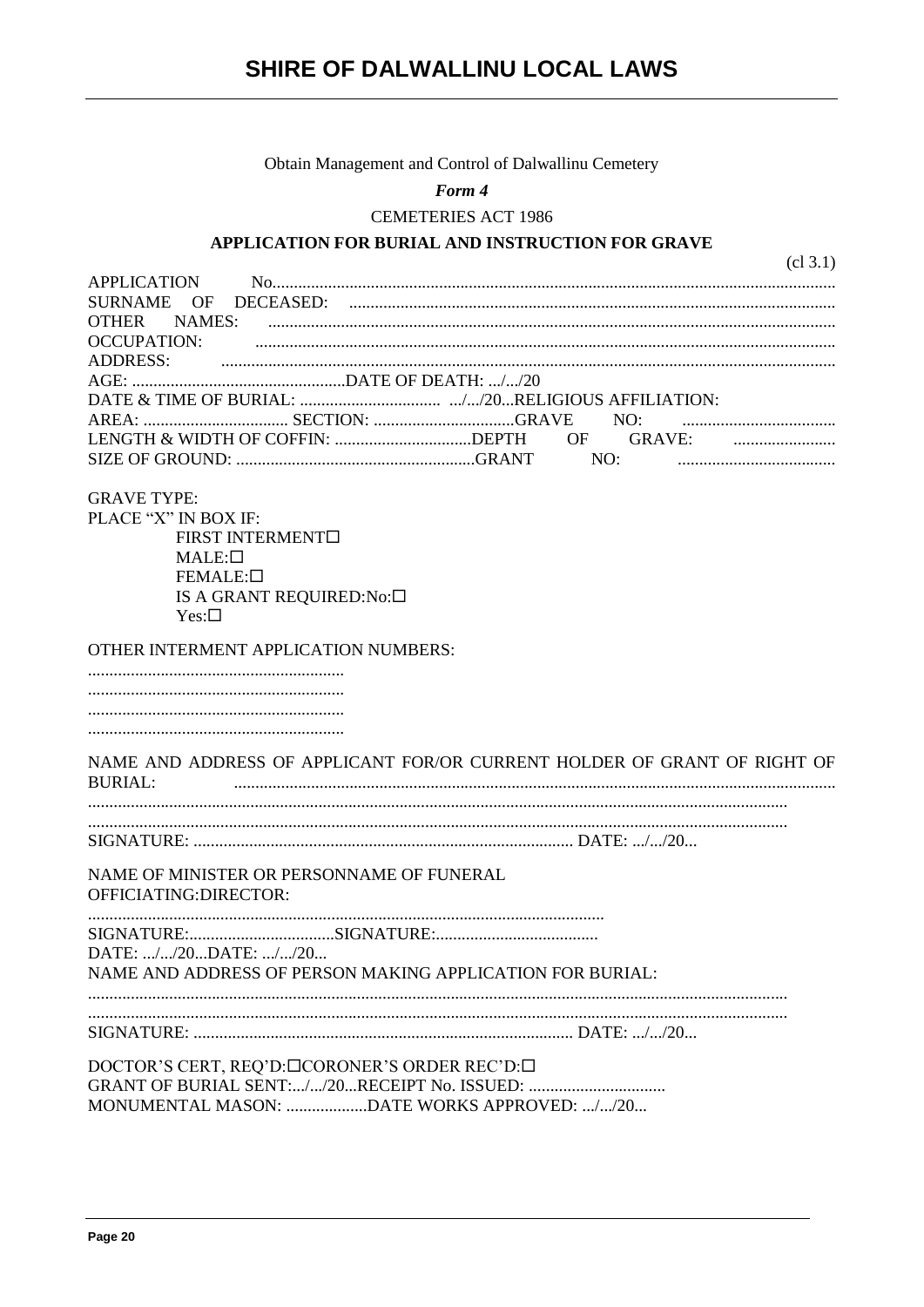# Management and Control of Dalwallinu Cemetery

#### Form 5 CEMETERIES ACT 1986 APPLICATION FOR CREMATION AND INSTRUCTION FOR ASHES

 $cl 3.2)$ 

| <b>APPLICATION</b><br><b>DECEASED:</b><br><b>SURNAME</b><br>OF<br>NAMES:<br><b>OTHER</b><br><b>OCCUPATION:</b><br><b>ADDRESS:</b><br>AGE: DATE OF DEATH: //20<br>DATE & TIME OF BURIAL:<br>//20RELIGIOUS AFFILIATION:<br>AREA: SECTION: GRAVE NO: |
|---------------------------------------------------------------------------------------------------------------------------------------------------------------------------------------------------------------------------------------------------|
| <b>GRAVE TYPE:</b><br>PLACE "X" IN BOX IF:<br>$MALE: \square$<br>FEMALE:                                                                                                                                                                          |
| OTHER INTERMENT APPLICATION NUMBERS:                                                                                                                                                                                                              |
|                                                                                                                                                                                                                                                   |
|                                                                                                                                                                                                                                                   |
|                                                                                                                                                                                                                                                   |
|                                                                                                                                                                                                                                                   |
| NAME AND ADDRESS OF ADMINISTRATOR:                                                                                                                                                                                                                |
|                                                                                                                                                                                                                                                   |
| <b>SIGNATURE</b>                                                                                                                                                                                                                                  |
|                                                                                                                                                                                                                                                   |
|                                                                                                                                                                                                                                                   |
| <b>DISPOSAL DETAILS:</b>                                                                                                                                                                                                                          |
|                                                                                                                                                                                                                                                   |
|                                                                                                                                                                                                                                                   |
| NAME OF MINISTER OR PERSONNAME OF FUNERAL                                                                                                                                                                                                         |
| OFFICIATING:DIRECTOR:                                                                                                                                                                                                                             |
|                                                                                                                                                                                                                                                   |
|                                                                                                                                                                                                                                                   |
| DATE: //20DATE: //20                                                                                                                                                                                                                              |
| DATE CREMATION PERMIT ISSUED: //20                                                                                                                                                                                                                |
|                                                                                                                                                                                                                                                   |
|                                                                                                                                                                                                                                                   |
| CERT. OF CREMATION PREPARED: //20                                                                                                                                                                                                                 |
| LETTERS RE DISPOSAL OF ASHES SENT: //20                                                                                                                                                                                                           |
| <b>ORDERED:</b> //20                                                                                                                                                                                                                              |
| COMPLETED: //20                                                                                                                                                                                                                                   |
|                                                                                                                                                                                                                                                   |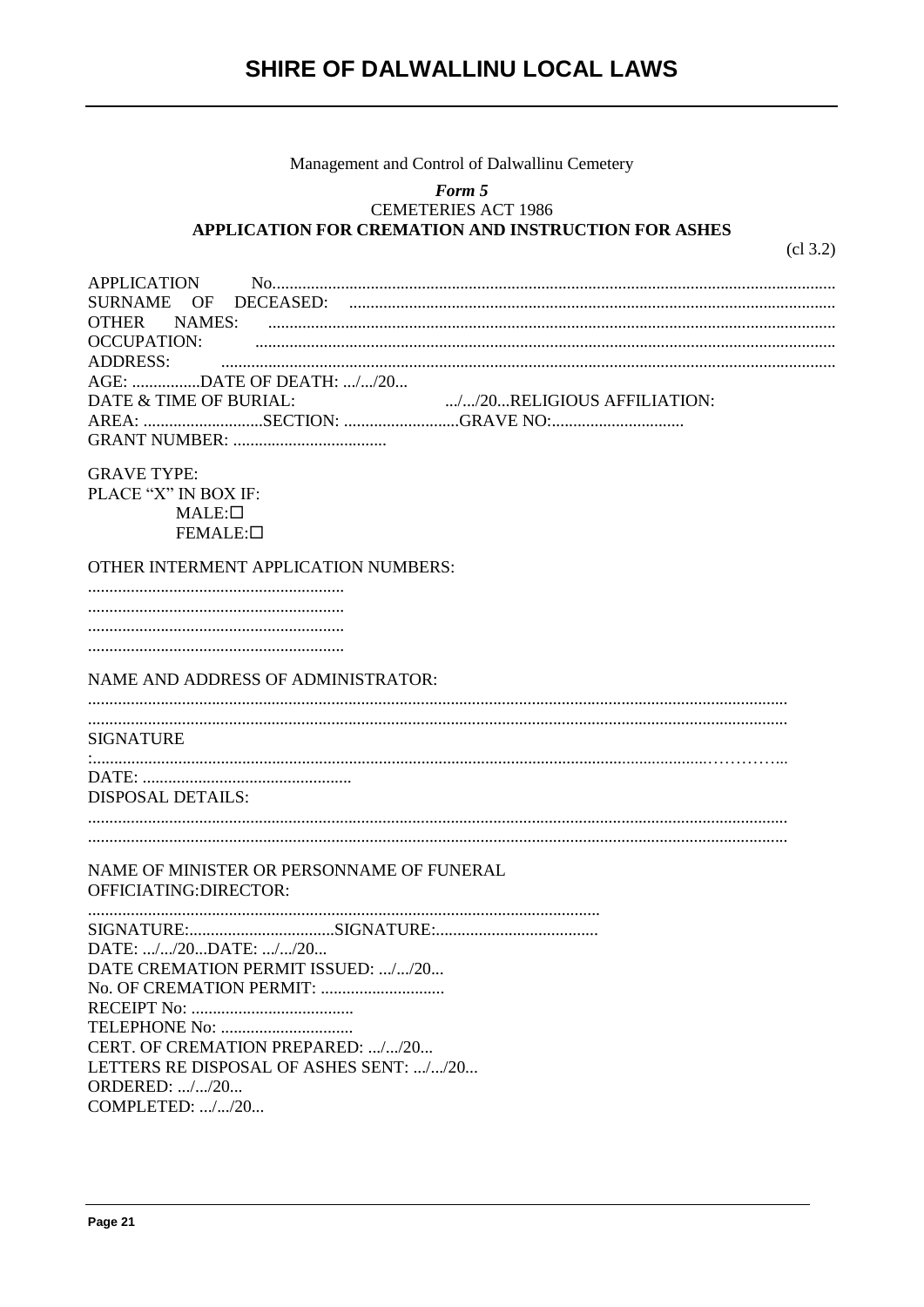# Management and Control of Dalwallinu Cemetery Form 6 **CEMETERIES ACT CERTIFICATE OF IDENTIFICATION**

 $cl 3.4(1)$ 

| The body was in a coffin bearing the name plate/inscription marked: |
|---------------------------------------------------------------------|
|                                                                     |
|                                                                     |
|                                                                     |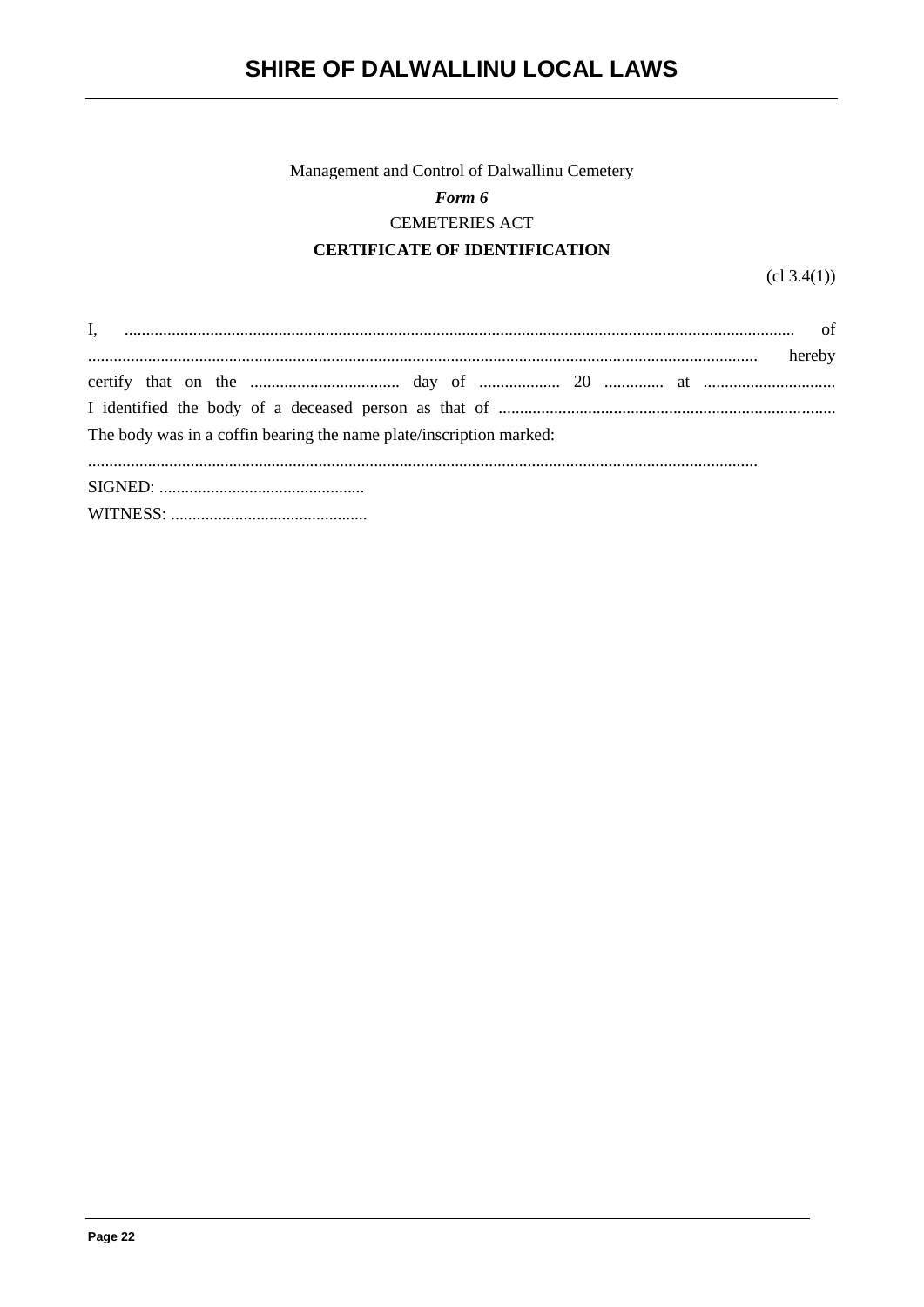# Management and Control of Dalwallinu Cemetery Form 7 **CEMETERIES ACT 1986** CERTIFICATE DISPENSING WITH IDENTIFICATION

 $(cl 3.4(2))$ 

| Ι,                                                                           | 0t |
|------------------------------------------------------------------------------|----|
|                                                                              |    |
| director engaged to arrange the funeral of the body of                       |    |
| certify                                                                      |    |
| that -                                                                       |    |
| (a) the body has not been identified because:                                |    |
| * in my opinion, the body is not in a fit state to be viewed                 |    |
| * after reasonable effort I have been unable to have an identification made; |    |
| and                                                                          |    |
|                                                                              |    |
|                                                                              |    |
|                                                                              |    |
|                                                                              |    |
|                                                                              |    |
|                                                                              |    |
|                                                                              |    |
| (Full name)                                                                  |    |
|                                                                              |    |
|                                                                              |    |
| (Signature)                                                                  |    |

(\* delete if inapplicable)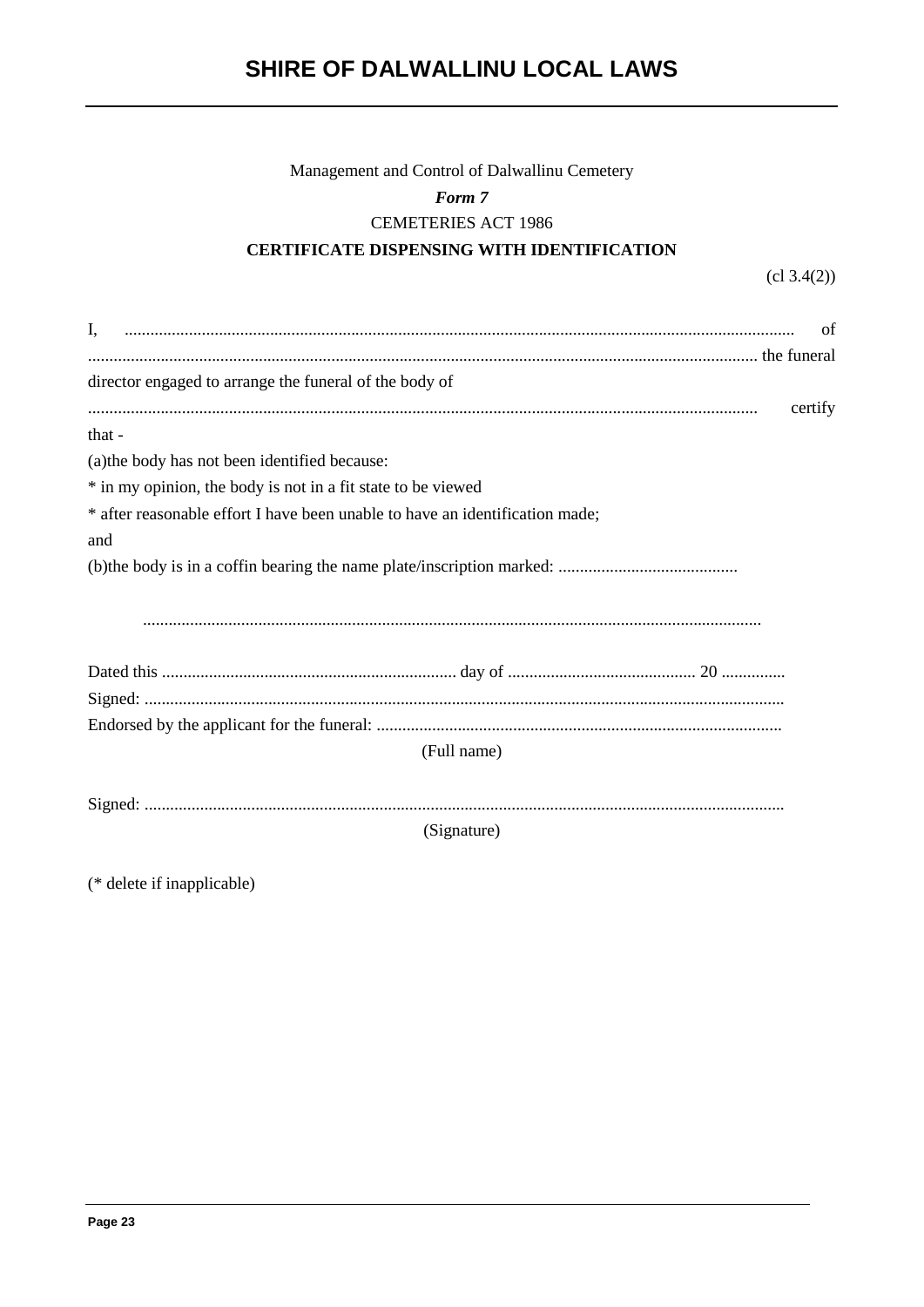### Management and Control of Dalwallinu Cemetery *Form 8* CEMETERIES ACT 1986 **APPLICATION FOR FUNERAL DIRECTOR'S LICENCE**

(S 17 (1))

(i) ................................................................................................................................................... hereby applies for the issue of a licence for the period beginning ....................... day of ................ 20... and ending the 30th day of June 20.... (ii) to undertake funerals within the Cemetery and in support of such application supplies the following particulars:- 1. To be completed by all Applicants:- (a) Trading name of business ......................................................................................................................................... (b) Address from which business will be carried out ................................................................ ............................................................................Telephone No: ...............................…... (c) Number of years for which Applicant has previously held a Funeral Director's Licence ... (d) Details of offences under the Cemeteries Act, Cremation Act or the Local Law of any Cemetery for which the Applicant or persons employed by the applicant have been convicted ......................................................................................................................................... (e) Full name, address and capacity of person completing this application (iii)............................................................................................................................. 2. To be completed if Applicant is a Company:- (a) Full names and address of:- Director/s .......................................................................................................................…... Manager/s ......................................................................................................................…... Secretary ........................................................................................................................…... (b) Registered Office ..........................................................................................................…… 3. To be completed if Applicant is A Partner:- Full name and address of partner/s .......................................................................................................................................................... ........................................................................................................................ 4. To be completed if Applicant is neither Company nor Partnership: Full name (iv) .................................................................................................................................. Address Signature of person completing application .................................................. DIRECTIONS FOR COMPLETION (i) Name of Applicant or Company or business name (ii) The maximum period is one year (iii) State whether applying in person or own behalf, or as a partner of a firm or a manager of a Company

(iv) If this information has already been given under item 1(e) write "as in item 1(e)"

#### OFFICE USE ONLY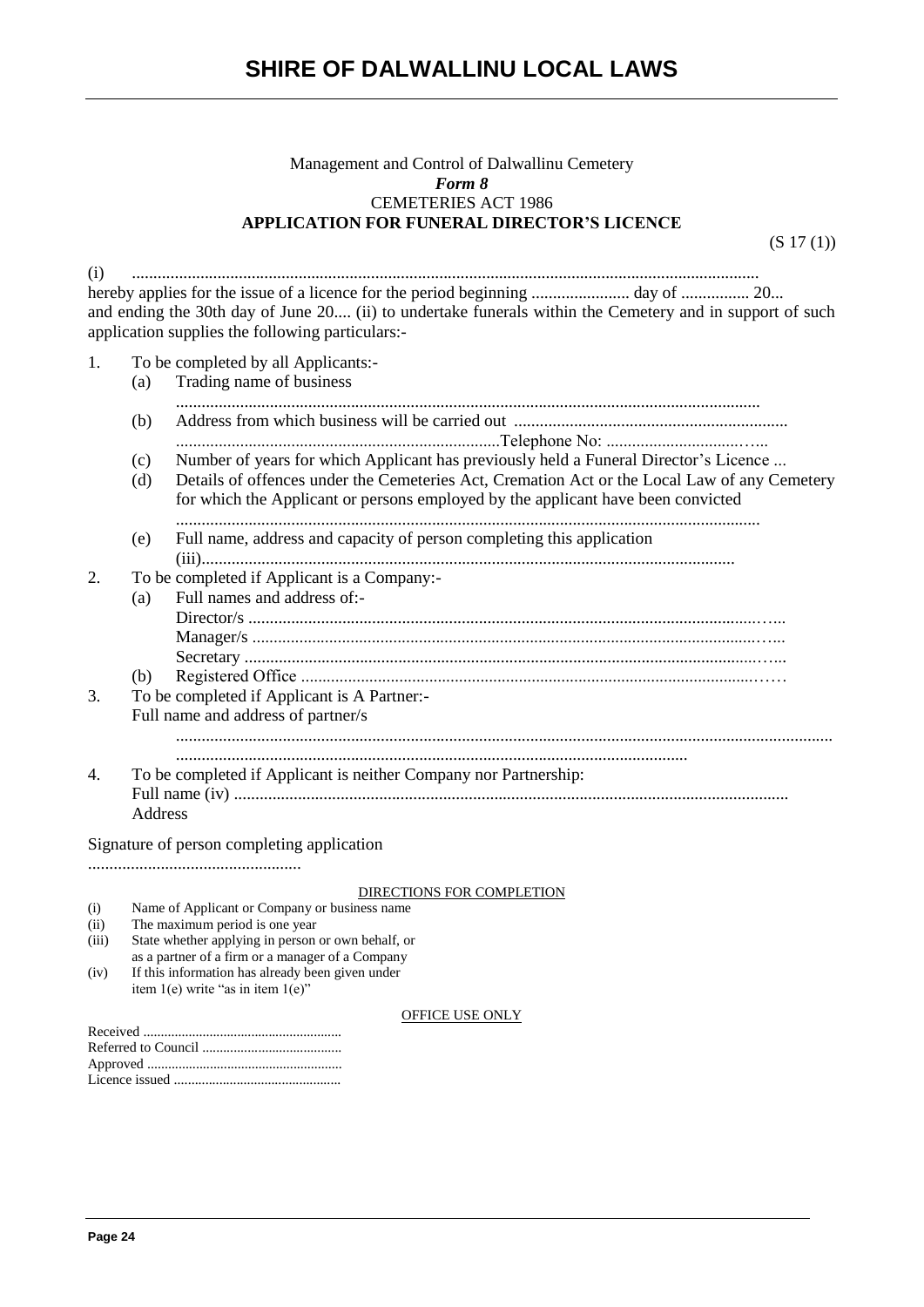# Management and Control of Dalwallinu Cemetery Form 9 **CEMETERIES ACT 1986 FUNERAL DIRECTOR'S LICENCE**

 $(S17(2))$ 

|                                          |  |  | is hereby |  |  |  |
|------------------------------------------|--|--|-----------|--|--|--|
|                                          |  |  |           |  |  |  |
|                                          |  |  |           |  |  |  |
|                                          |  |  |           |  |  |  |
|                                          |  |  |           |  |  |  |
|                                          |  |  |           |  |  |  |
|                                          |  |  |           |  |  |  |
|                                          |  |  |           |  |  |  |
| by authority of the Shire of Dalwallinu. |  |  |           |  |  |  |

**CEO**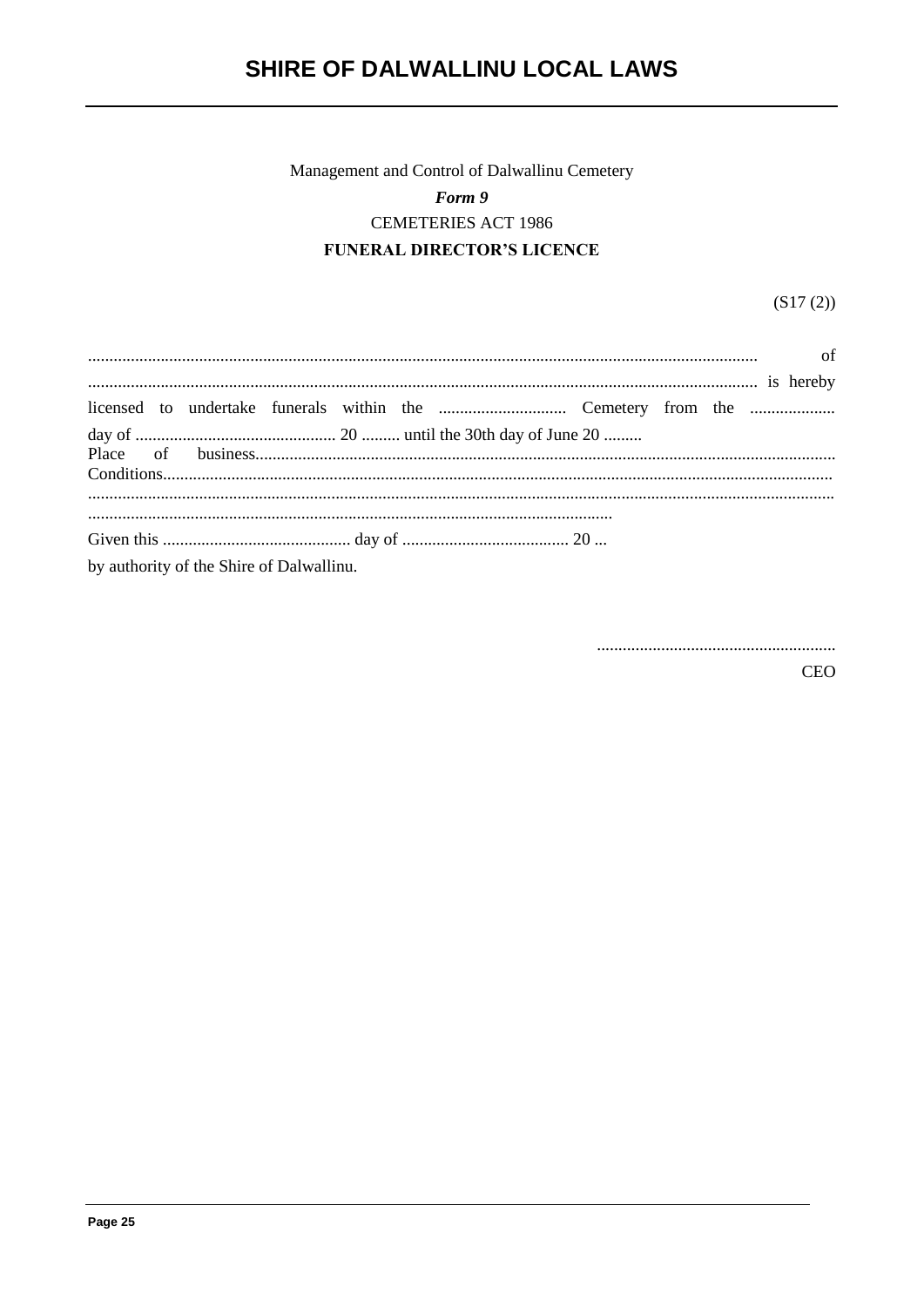# Management and Control of Dalwallinu Cemetery *Form 10* CEMETERIES ACT 1986 **APPLICATION FOR SINGLE FUNERAL PERMIT**

(cl 4.2)

| of | (address)                                                                                         |  |
|----|---------------------------------------------------------------------------------------------------|--|
|    |                                                                                                   |  |
|    |                                                                                                   |  |
| 1. | <b>Medical Certificate</b>                                                                        |  |
|    | Coroner's Certificate                                                                             |  |
|    | Permit to Cremate                                                                                 |  |
|    | <b>Application for Burial</b>                                                                     |  |
|    | <b>Application for Cremation</b>                                                                  |  |
| 2. | I have permission to re-open the grave if required.                                               |  |
| 3. | The deceased will be enclosed in a substantial casket having the following dimensions-            |  |
|    |                                                                                                   |  |
| 4. |                                                                                                   |  |
| 5. | There will be legible name stamped on a lead plate under the name plate on the top of the coffin. |  |
| 6. | The vehicle used to transport the coffin within the cemetery is a suitable vehicle of the         |  |
|    | following description:                                                                            |  |
|    |                                                                                                   |  |
| 7. | If a permit is issued I will comply with the Cemetery Local Law and conditions prescribed by      |  |
|    | the local government and pay the required fees.                                                   |  |

(Signature) .....................................................

Office Use Only Application No Approval of Vehicle and Casket Refer to Council: Licence issued: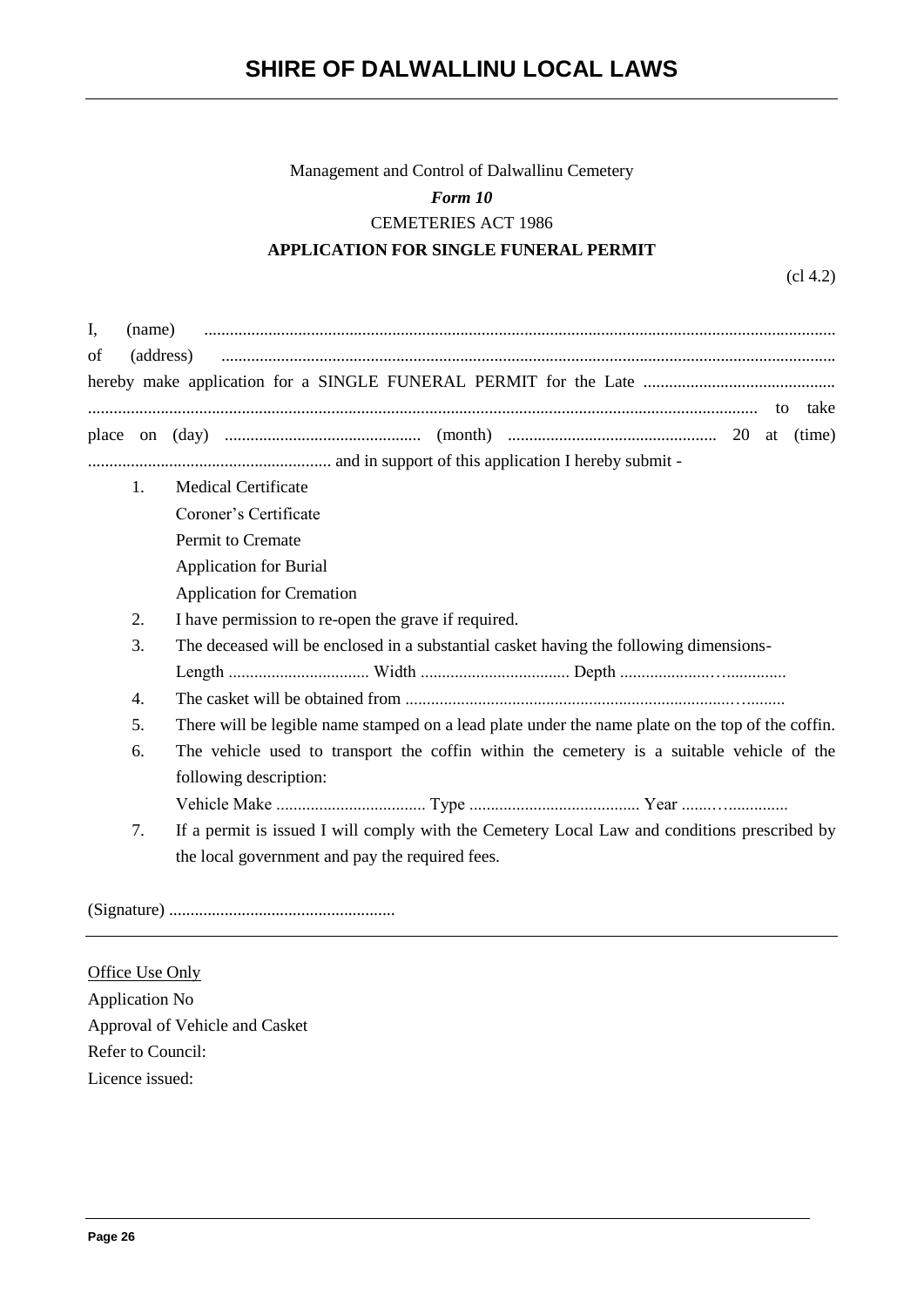# Management and Control of Dalwallinu Cemetery<br> $\boldsymbol{Form}$  11 **CEMETERIES ACT 1986**

Application No. ...............

# **AUTHORITY FOR PLACEMENT OF ASHES**

 $cl 5.12)$ 

| Died |  |
|------|--|

Instructions for placement of ashes:-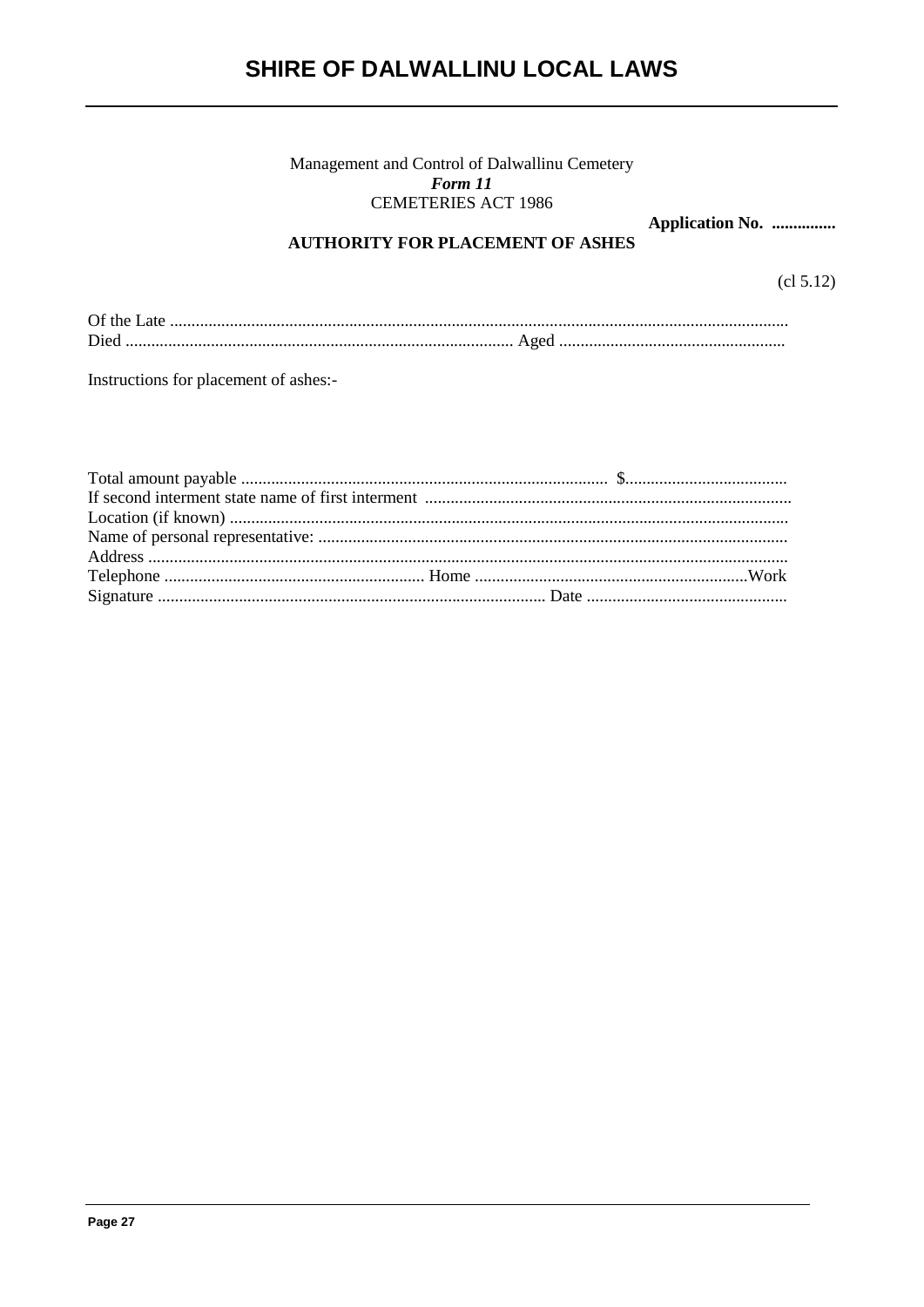Management and Control of Dalwallinu Cemetery

### *Form 12*

CEMETERIES ACT 1986

# **APPLICATION FOR MONUMENTAL WORK**

(cl 5.30)

I HEREBY CERTIFY THAT I AM AUTHORISED AS/BY THE HOLDER OF THE GRANT OF RIGHT OF BURIAL FOR THE ABOVEMENTIONED GRAVE TO APPROVE ERECTION OF THE MEMORIAL DETAILED HEREIN AND I ACCEPT THAT THE APPROVAL ISSUED WILL BE SUBJECT TO CONDITIONS STIPULATED IN THE CEMETERIES ACT, THE GRANT OF RIGHT OF BURIAL AND THE LOCAL LAW AND REGULATIONS NOW OR HEREAFTER IN FORCE.

Signature .............................................................. Date ...........................................

NOTE: THE SHIRE OF DALWALLINU IS INDEMNIFIED AGAINST ANY LIABILITY ATTRIBUTED TO ANY INCORRECT STATEMENTS OR INFORMATION CONTAINED IN THIS FORM.

#### **DETAILS OF MASON:**

THIS SECTION TO BE COMPLETED BY THE MONUMENTAL MASON

| Do You Wish To: (Please Tick)                    |  |
|--------------------------------------------------|--|
| Add Further Inscription□Renovate Or Add Further□ |  |
| Install A New Memorial $\square$                 |  |

## PLAN AND SPECIFICATIONS:

NOTE: ALL PLANS AND SPECIFICATIONS OF MEMORIALS SUBMITTED MUST BE CAREFULLY DRAWN AND **FULLY** DIMENSIONED AND ALL MATERIALS SPECIFIED. ALL DESCRIPTION TO BE IN BLOCK LETTERS, ALL ORNAMENTS ETC, TO BE SHOWN AND DIMENSIONED. SIZE OF DOWELS AND DOWEL HOLES TO BE SPECIFIED.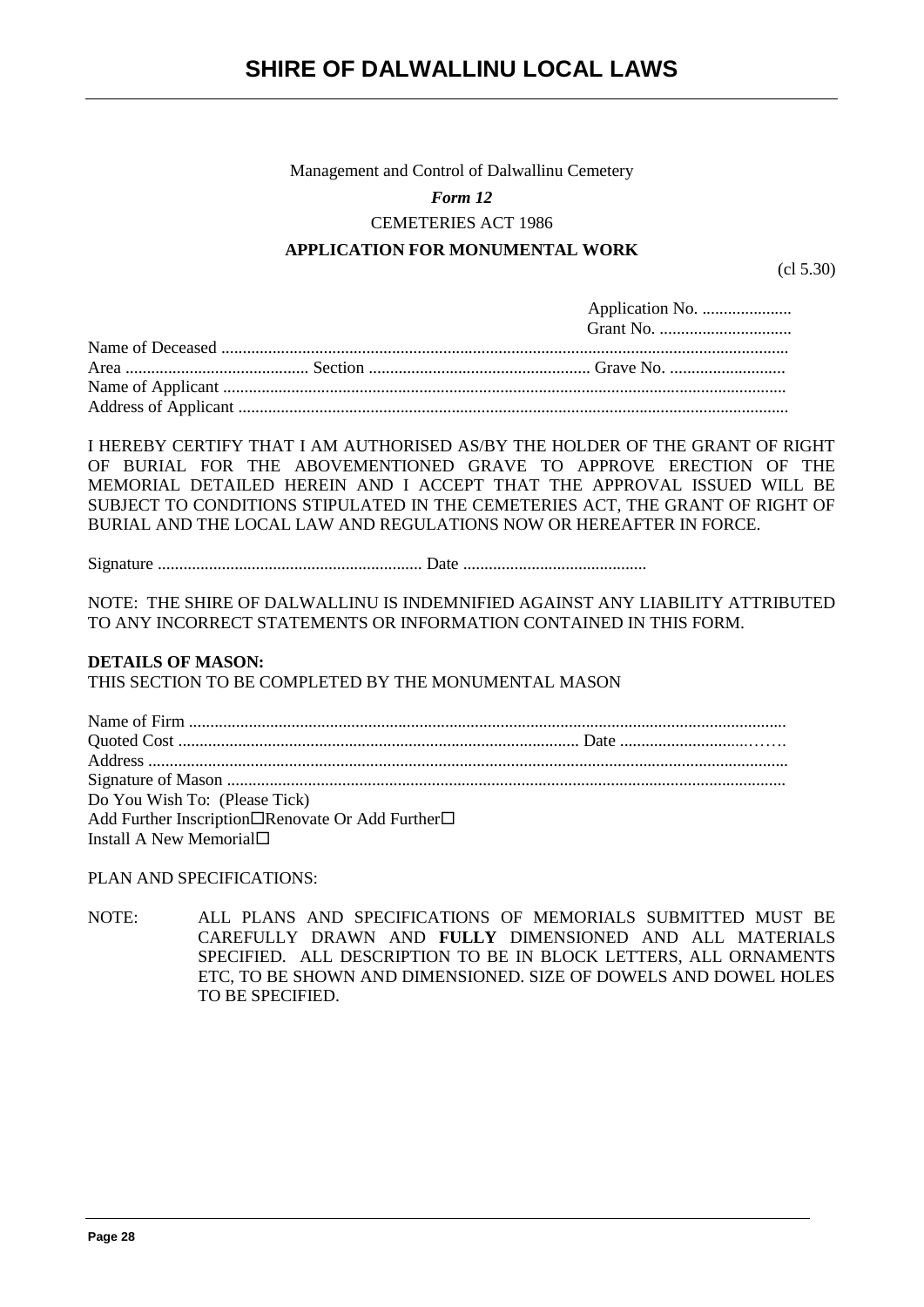#### Management and Control of Dalwallinu Cemetery

#### Form 13

#### **CEMETERIES ACT 1986**

#### **APPLICATION FOR MONUMENTAL MASON'S LICENCE**

 $(c17.16)$ 

particulars - $1.$ To be completed by all Applicants - $(a)$ Number of years for which Applicant has previously held a Monumental Mason's Licence: (b) Full name, address and capacity of person completing this application: .............................  $(c)$  $\overline{2}$ . To be completed if the Applicant is a Company -Full names and addresses of - $(a)$ Director/s  $\begin{bmatrix} \begin{bmatrix} 0 & 0 & 0 & 0 \\ 0 & 0 & 0 & 0 \\ 0 & 0 & 0 & 0 \\ 0 & 0 & 0 & 0 \\ 0 & 0 & 0 & 0 \\ 0 & 0 & 0 & 0 \\ 0 & 0 & 0 & 0 \\ 0 & 0 & 0 & 0 & 0 \\ 0 & 0 & 0 & 0 & 0 \\ 0 & 0 & 0 & 0 & 0 \\ 0 & 0 & 0 & 0 & 0 \\ 0 & 0 & 0 & 0 & 0 \\ 0 & 0 & 0 & 0 & 0 \\ 0 & 0 & 0 & 0 & 0 \\ 0 & 0 & 0 & 0 & 0 \\ 0 &$ Manager/s  $(b)$ **Registered Office**  $\overline{3}$ . To be completed if Applicant is a Partner - $(a)$  $\overline{4}$ . To be completed if Applicant is neither a Company nor Partnership -

### Shire of Dalwallinu

# MONUMENTAL MASON'S LICENCE